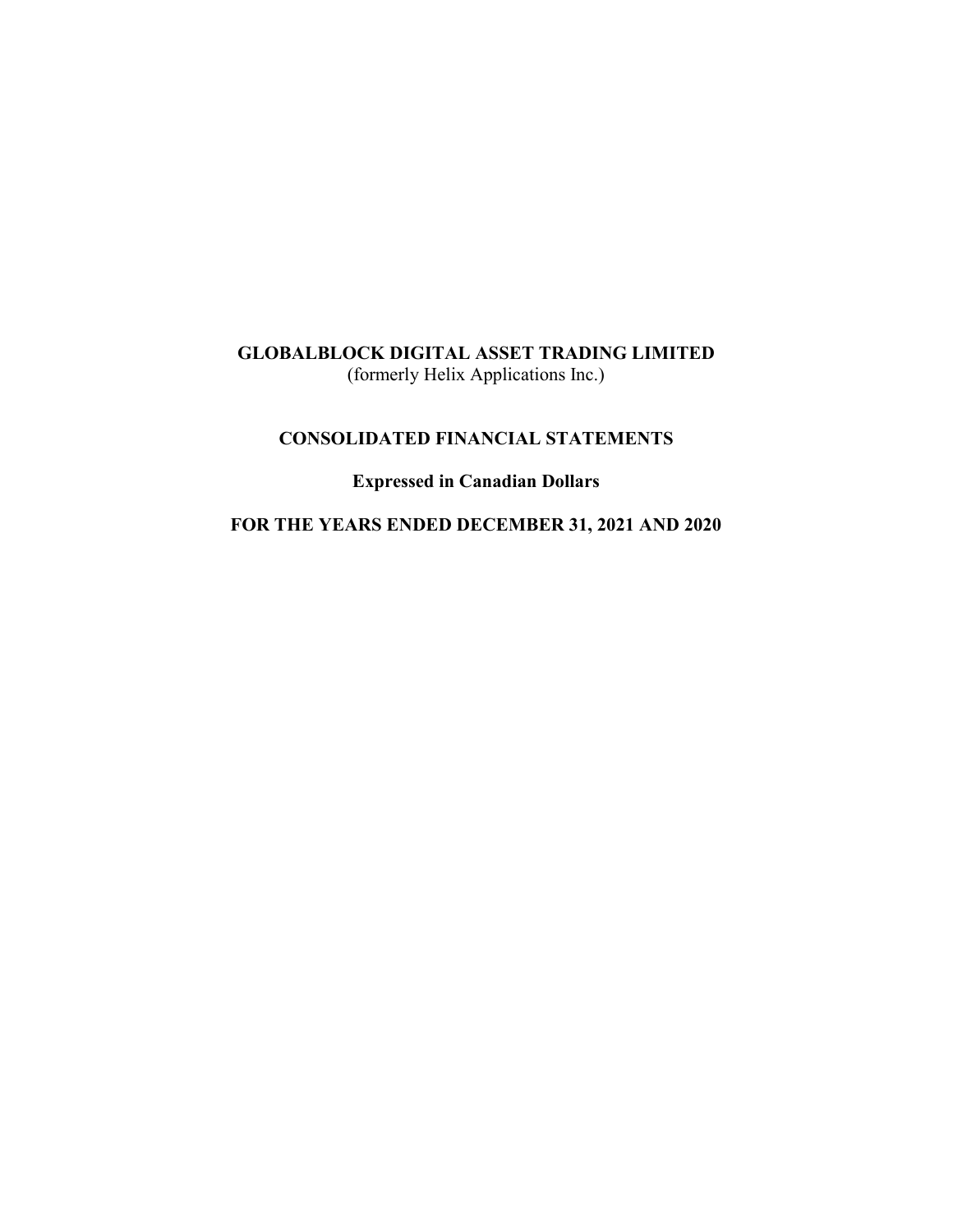

**CHARTERED PROFESSIONAL ACCOUNTANTS** 

Suite 1500, 9888 Jasper Avenue NW Edmonton, Alberta T5J 5C6 T. 780.424.3000 | F. 780.429.4817 | W. krpgroup.com

# **INDEPENDENT AUDITOR'S REPORT Edmonton, Alberta**

May 30, 2022

To the Shareholders of GlobalBlock Digital Asset Trading Limited

#### **Opinion**

We have audited the consolidated financial statements of GlobalBlock Digital Asset Trading Limited (the Company), which comprise the consolidated statement of financial position as at December 31, 2021, and the consolidated statements of loss and comprehensive loss, changes in shareholders' equity and cash flows for the year then ended, and notes to the consolidated financial statements, including a summary of significant accounting policies.

In our opinion, the accompanying consolidated financial statements present fairly, in all material respects, the consolidated financial position of the Company as at December 31, 2021, and the consolidated financial performance and consolidated cash flows for the year then ended in accordance with International Financial Reporting Standards (IFRS).

#### **Basis for Opinion**

We conducted our audit in accordance with Canadian generally accepted auditing standards. Our responsibilities under those standards are further described in the *Auditor's Responsibilities for the Audit of the Consolidated Financial Statements* section of our report. We are independent of the Company in accordance with ethical requirements that are relevant to our audit of the consolidated financial statements in Canada, and we have fulfilled our other ethical responsibilities in accordance with these requirements. We believe that the audit evidence we have obtained is sufficient and appropriate to provide a basis for our opinion.

#### **Emphasis of Matter - Material Uncertainty Relating to Going Concern**

We draw your attention to Note 1 in the consolidated financial statements, which indicates that the Company incurred a net loss of \$36,155,525 during the year ended December 31, 2021 and, had negative cash flows from operations of \$3,618,084. As stated in Note 1, these events or conditions, along with other matters as set forth in the notes to the consolidated financial statements, indicate that a material uncertainty exists that may cast significant doubt on the Company's ability to continue as a going concern. Our opinion is not modified in respect of this matter.

#### **Other Matter**

The consolidated financial statements for the year ended December 31, 2020 were audited by another auditor who expressed an unmodified opinion on those financial statements on April 29, 2021.

#### **Other Information**

Management is responsible for the other information. The other information comprises the information, other than the consolidated financial statements and our auditor's report thereon.

Our opinion on the consolidated financial statements does not cover the other information and we do not express any form of assurance conclusion thereon.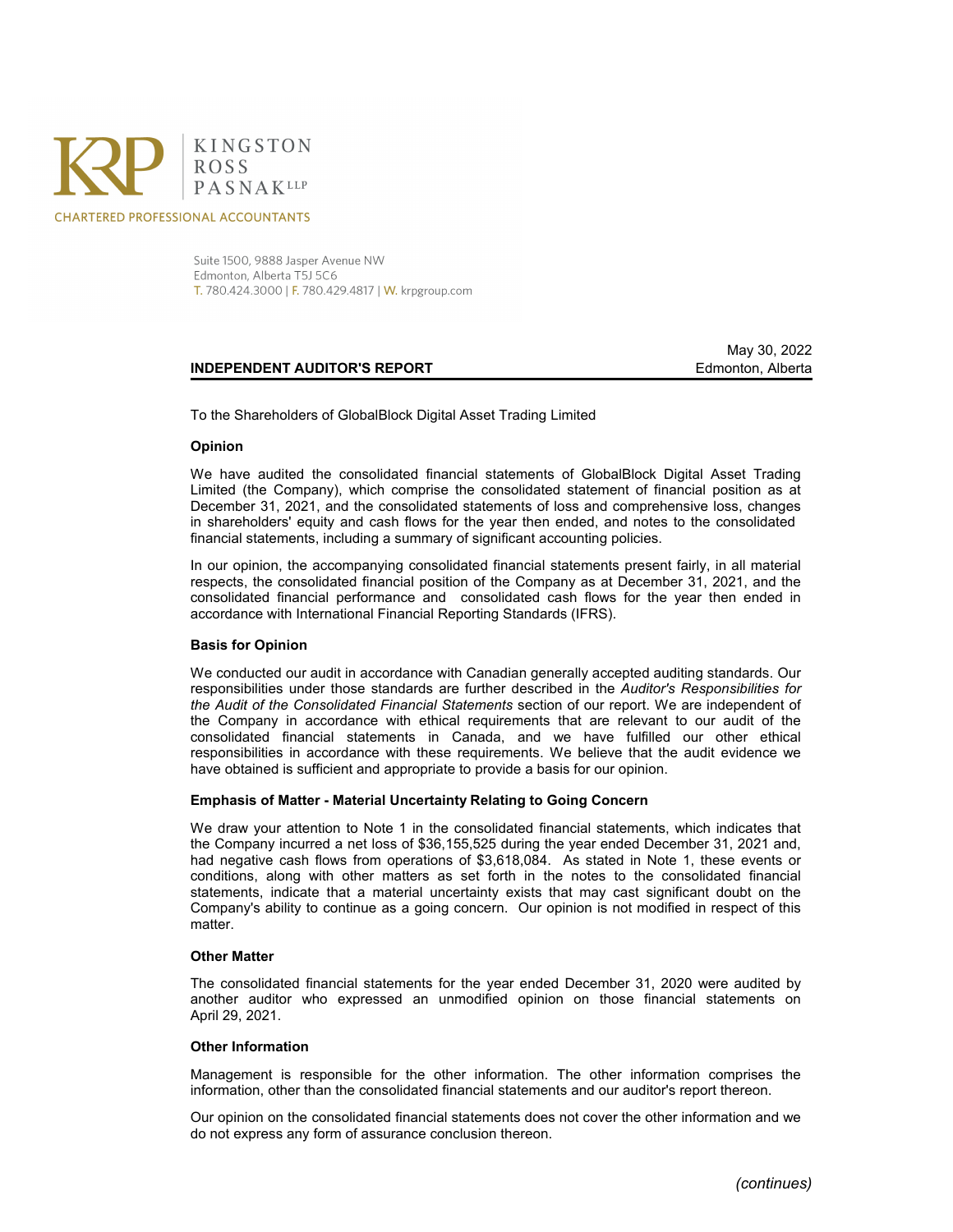Independent Auditor's Report to the Shareholders of GlobalBlock Digital Asset Trading Limited *(continued)*

In connection with our audit of the consolidated financial statements, our responsibility is to read the other information and, in doing so, consider whether the other information is materially inconsistent with the consolidated financial statements or our knowledge obtained in the audit or otherwise appears to be materially misstated. If, based on the work we have performed, we conclude that there is a material misstatement of this other information, we are required to report that fact. We have nothing to report in this regard.

#### **Responsibilities of Management and Those Charged with Governance for the Consolidated Financial Statements**

Management is responsible for the preparation and fair presentation of the consolidated financial statements in accordance with IFRS, and for such internal control as management determines is necessary to enable the preparation of consolidated financial statements that are free from material misstatement, whether due to fraud or error.

In preparing the consolidated financial statements, management is responsible for assessing the Company's ability to continue as a going concern, disclosing, as applicable, matters related to going concern and using the going concern basis of accounting unless management either intends to liquidate the Company or to cease operations, or has no realistic alternative but to do so.

Those charged with governance are responsible for overseeing the Company's financial reporting process.

#### **Auditor's Responsibilities for the Audit of the Consolidated Financial Statements**

Our objectives are to obtain reasonable assurance about whether the consolidated financial statements as a whole are free from material misstatement, whether due to fraud or error, and to issue an auditor's report that includes our opinion. Reasonable assurance is a high level of assurance, but is not a guarantee that an audit conducted in accordance with Canadian generally accepted auditing standards will always detect a material misstatement when it exists. Misstatements can arise from fraud or error and are considered material if, individually or in the aggregate, they could reasonably be expected to influence the economic decisions of users taken on the basis of these consolidated financial statements.

As part of an audit in accordance with Canadian generally accepted auditing standards, we exercise professional judgment and maintain professional skepticism throughout the audit. We also:

- Identify and assess the risks of material misstatement of the consolidated financial statements, whether due to fraud or error, design and perform audit procedures responsive to those risks, and obtain audit evidence that is sufficient and appropriate to provide a basis for our opinion. The risk of not detecting a material misstatement resulting from fraud is higher than for one resulting from error, as fraud may involve collusion, forgery, intentional omissions, misrepresentations, or the override of internal control.
- Obtain an understanding of internal control relevant to the audit in order to design audit procedures that are appropriate in the circumstances, but not for the purpose of expressing an opinion on the effectiveness of the Company's internal control.
- Evaluate the appropriateness of accounting policies used and the reasonableness of accounting estimates and related disclosures made by management.
- Conclude on the appropriateness of management's use of the going concern basis of accounting and, based on the audit evidence obtained, whether a material uncertainty exists related to events or conditions that may cast significant doubt on the Company's ability to continue as a going concern. If we conclude that a material uncertainty exists, we are required to draw attention in our auditor's report to the related disclosures in the consolidated financial statements or, if such disclosures are inadequate, to modify our opinion. Our conclusions are based on the audit evidence obtained up to the date of our auditor's report. However, future events or conditions may cause the Company to cease to continue as a going concern.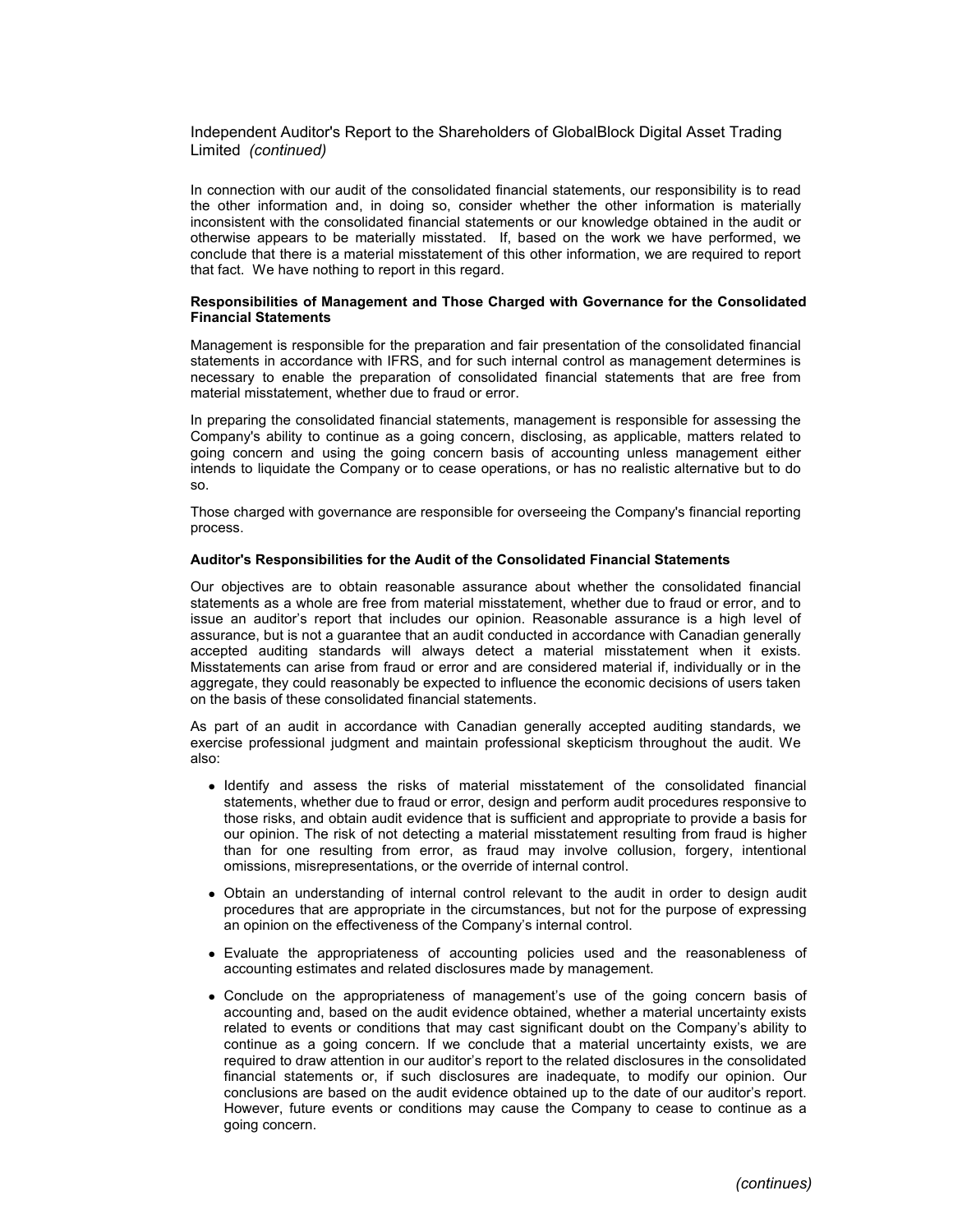Independent Auditor's Report to the Shareholders of GlobalBlock Digital Asset Trading Limited *(continued)*

- Evaluate the overall presentation, structure and content of the consolidated financial statements, including the disclosures, and whether the consolidated financial statements represent the underlying transactions and events in a manner that achieves fair presentation.
- Obtain sufficient appropriate audit evidence regarding the financial information of the entities or business activities within the Group to express an opinion on the consolidated financial statements. We are responsible for the direction, supervision and performance of the group audit. We remain solely responsible for our audit opinion.

We communicate with those charged with governance regarding, among other matters, the planned scope and timing of the audit and significant audit findings, including any significant deficiencies in internal control that we identify during our audit.

The engagement partner on the audit resulting in this independent auditor's report is Jane Davidson, CPA, CA.

*Kingston Ross Pasnak LLP*

Chartered Professional Accountants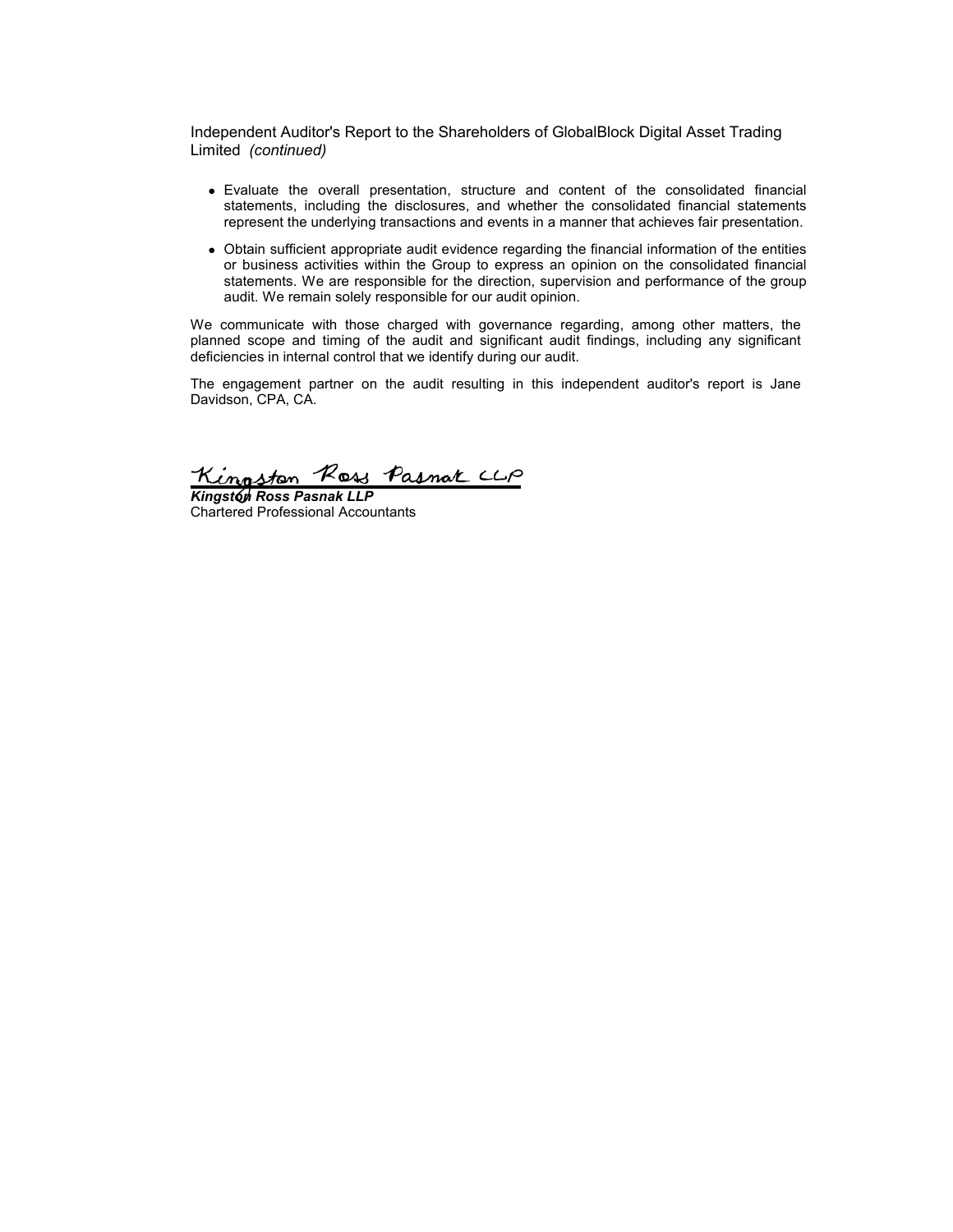(formerly Helix Applications Inc.)

# CONSOLIDATED STATEMENTS OF FINANCIAL POSITION

Expressed in Canadian Dollars

|                                                                                                                                                                                   | December 31,<br>2021                                      | December 31,<br>2020                      |
|-----------------------------------------------------------------------------------------------------------------------------------------------------------------------------------|-----------------------------------------------------------|-------------------------------------------|
| <b>ASSETS</b>                                                                                                                                                                     |                                                           |                                           |
| <b>Current</b>                                                                                                                                                                    |                                                           |                                           |
| Cash<br>Cash - held for clients                                                                                                                                                   | \$<br>3,052,937<br>5,346,450                              | 4,382,171<br>\$                           |
| Receivables, prepaids and deposits                                                                                                                                                | 563,211                                                   | 33,159                                    |
| Digital asset inventory (Note 5)                                                                                                                                                  | 26,775,969                                                |                                           |
|                                                                                                                                                                                   | 35,738,567                                                | 4,415,330                                 |
| Equipment                                                                                                                                                                         | 61,079                                                    |                                           |
| Intangible asset (Note 6)                                                                                                                                                         | 3,071,238                                                 |                                           |
| Goodwill (Note 4, 13)                                                                                                                                                             | 5,896,563<br>44,767,447<br>\$                             | \$<br>4,415,330                           |
| <b>LIABILITIES AND SHAREHOLDERS' EQUITY</b><br><b>Current</b><br>Accounts payable and accrued liabilities (Note 7)<br>Client deposits liability (Note 8)                          | \$<br>878,252 \$<br>30,576,745<br>31,454,997              | 71,305<br>71,305                          |
| <b>Deferred tax liability (Note 14)</b>                                                                                                                                           | 363,837<br>31,818,834                                     | 71,305                                    |
| Shareholders' equity<br>Share capital (Note 9)<br>Reserves (Note 9)<br>Accumulated other comprehensive income (loss)<br>Deficit                                                   | 150,858,451<br>10,364,515<br>(437,605)<br>(147, 836, 748) | 106,247,733<br>9,777,515<br>(111,681,223) |
|                                                                                                                                                                                   | 12,948,613                                                | 4,344,025                                 |
|                                                                                                                                                                                   | 44,767,447<br>\$                                          | \$<br>4,415,330                           |
| Nature of operations and going concern (Note 1)<br><b>Acquisition of GlobalBlock UK (Note 4)</b><br><b>Subsequent events (Note 16)</b><br>On behalf of the Board on May 30, 2022: |                                                           |                                           |

*Trevor Gabriel* **Director** *Rufus Round* **Director**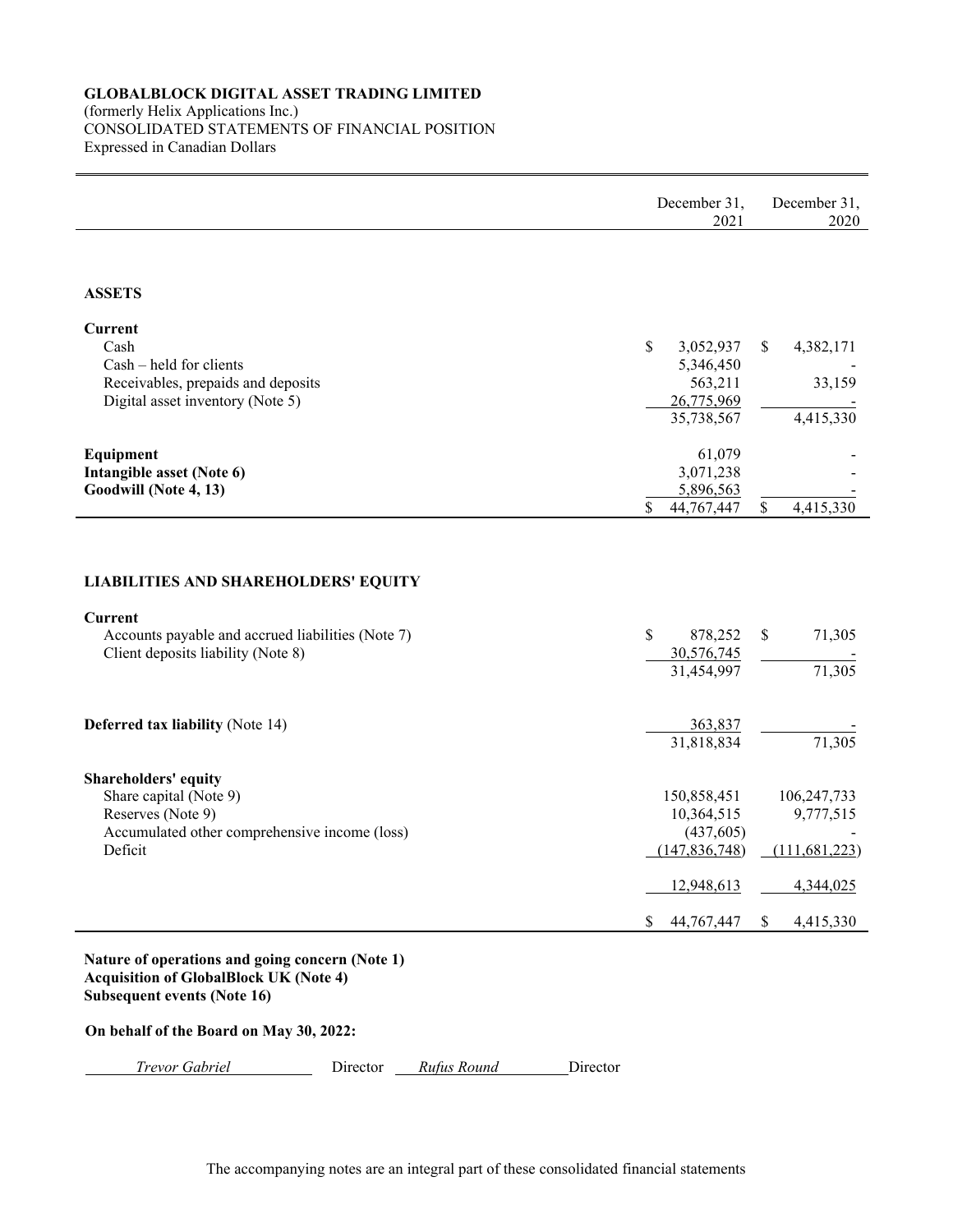(formerly Helix Applications Inc.) CONSOLIDATED STATEMENTS OF LOSS AND COMPREHENSIVE LOSS Expressed in Canadian Dollars

|                                                                                                      | For the year ended<br>December 31, 2021 | For the year ended<br>December 31, 2020 |
|------------------------------------------------------------------------------------------------------|-----------------------------------------|-----------------------------------------|
| <b>REVENUE</b>                                                                                       | \$<br>1,473,842                         | \$                                      |
| <b>Operating expenses</b>                                                                            |                                         |                                         |
| Amortization                                                                                         | 494,252                                 |                                         |
| General & administration                                                                             | 1,299,560                               | 478,674                                 |
| Foreign exchange                                                                                     | 6,469                                   |                                         |
| Sales & marketing                                                                                    | 534,132                                 |                                         |
| Share-based payments (Note 9)                                                                        | 557,527                                 | 133,630                                 |
| Wages & payroll                                                                                      | 1,597,991                               |                                         |
| <b>Trading loss</b>                                                                                  | (3,016,089)                             | (612, 039)                              |
| Other items<br>Fair value adjustments                                                                | (205, 118)                              |                                         |
| Finance income                                                                                       | 24,634                                  | 52,551                                  |
| Transaction costs (Note 4)                                                                           | (2, 288, 572)                           |                                         |
| Write down of assets (Note 6)                                                                        | (150,000)                               | (65, 286)                               |
| Impairment of goodwill (Note 13)                                                                     | (30,995,130)                            |                                         |
| Loss for the year before income taxes                                                                | \$<br>(36,630,275)                      | \$<br>(625, 039)                        |
| Deferred income tax recovery (Note 14)                                                               | 474,750                                 |                                         |
| Loss for the year                                                                                    | \$<br>(36, 155, 525)                    | \$<br>(625, 039)                        |
| Other comprehensive income (loss) to be<br>reclassified to profit and loss in<br>subsequent periods: |                                         |                                         |
| Cumulative translation adjustment                                                                    | (437, 605)                              |                                         |
| Loss & comprehensive loss for the year                                                               | \$<br>(36, 593, 130)                    | \$<br>(625, 039)                        |
| Basic and diluted loss per common                                                                    |                                         |                                         |
| share                                                                                                | \$<br>(0.47)                            | \$<br>(0.01)                            |
| Weighted average number of common                                                                    |                                         |                                         |
| shares outstanding - basic and diluted                                                               | 76,352,312                              | 52,888,208                              |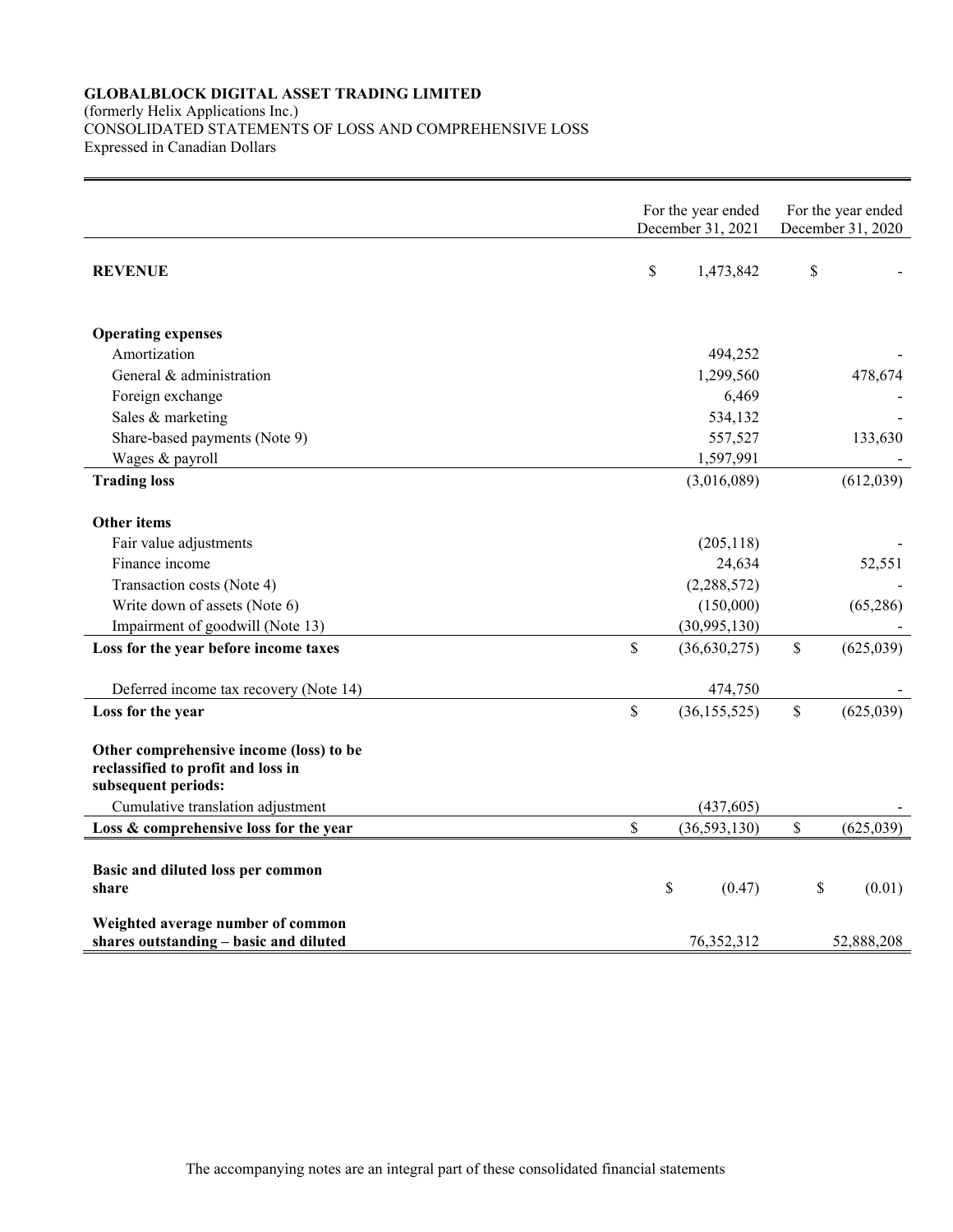(formerly Helix Applications Inc.) CONSOLIDATED STATEMENTS OF CHANGES IN SHAREHOLDERS' EQUITY Expressed in Canadian Dollars

|                                   |                |               |    |                 | <b>Accumulated other</b><br>comprehensive |                 | Total                |
|-----------------------------------|----------------|---------------|----|-----------------|-------------------------------------------|-----------------|----------------------|
|                                   | <b>Shares</b>  | Share capital |    | <b>Reserves</b> | income                                    | Deficit         | shareholders' equity |
|                                   |                |               |    |                 |                                           |                 |                      |
| <b>Balance, December 31, 2019</b> | 66,043,335     | 116,172,056   | S. | 9,643,885       | \$<br>-S<br>$\sim$                        | (120, 980, 507) | \$<br>4,835,434      |
| Cancellation of escrow shares     | (14, 594, 594) | (9, 924, 324) |    |                 |                                           | 9,924,324       |                      |
| Share-based payments              |                |               |    | 133,630         |                                           |                 | 133,630              |
| Loss for the year                 |                |               |    |                 |                                           | (625, 039)      | (625, 039)           |
| Balance, December 31, 2020        | 51,448,741     | 106,247,732   |    | 9,777,515       |                                           | (111, 681, 222) | 4,344,025            |
| Shares issued pursuant to the     |                |               |    |                 |                                           |                 |                      |
| exercise of options               | 500,000        | 114,244       |    | (55, 742)       |                                           |                 | 58,502               |
| Shares issued pursuant to         |                |               |    |                 |                                           |                 |                      |
| private placement                 | 2,000,000      | 3,000,000     |    |                 |                                           |                 | 3,000,000            |
| Share issuance costs              |                | (323, 525)    |    | 85,215          |                                           |                 | (238,310)            |
| Shares issued to acquire GB       |                |               |    |                 |                                           |                 |                      |
| UK.                               | 48,450,000     | 39,729,000    |    |                 |                                           |                 | 39,729,000           |
| Shares issued as transaction      |                |               |    |                 |                                           |                 |                      |
| costs                             | 2,550,000      | 2,091,000     |    |                 |                                           |                 | 2,091,000            |
| Share-based payments              |                |               |    | 557,527         |                                           |                 | 557,527              |
| Loss and comprehensive loss       |                |               |    |                 |                                           |                 |                      |
| for the year                      |                |               |    |                 | (437,605)                                 | (36, 155, 525)  | (36, 593, 131)       |
| Balance, December 31, 2021        | 104,948,741    | 150,858,451   | S. | 10,364,515      | (437,605)                                 | (147, 836, 748) | 12,948,613           |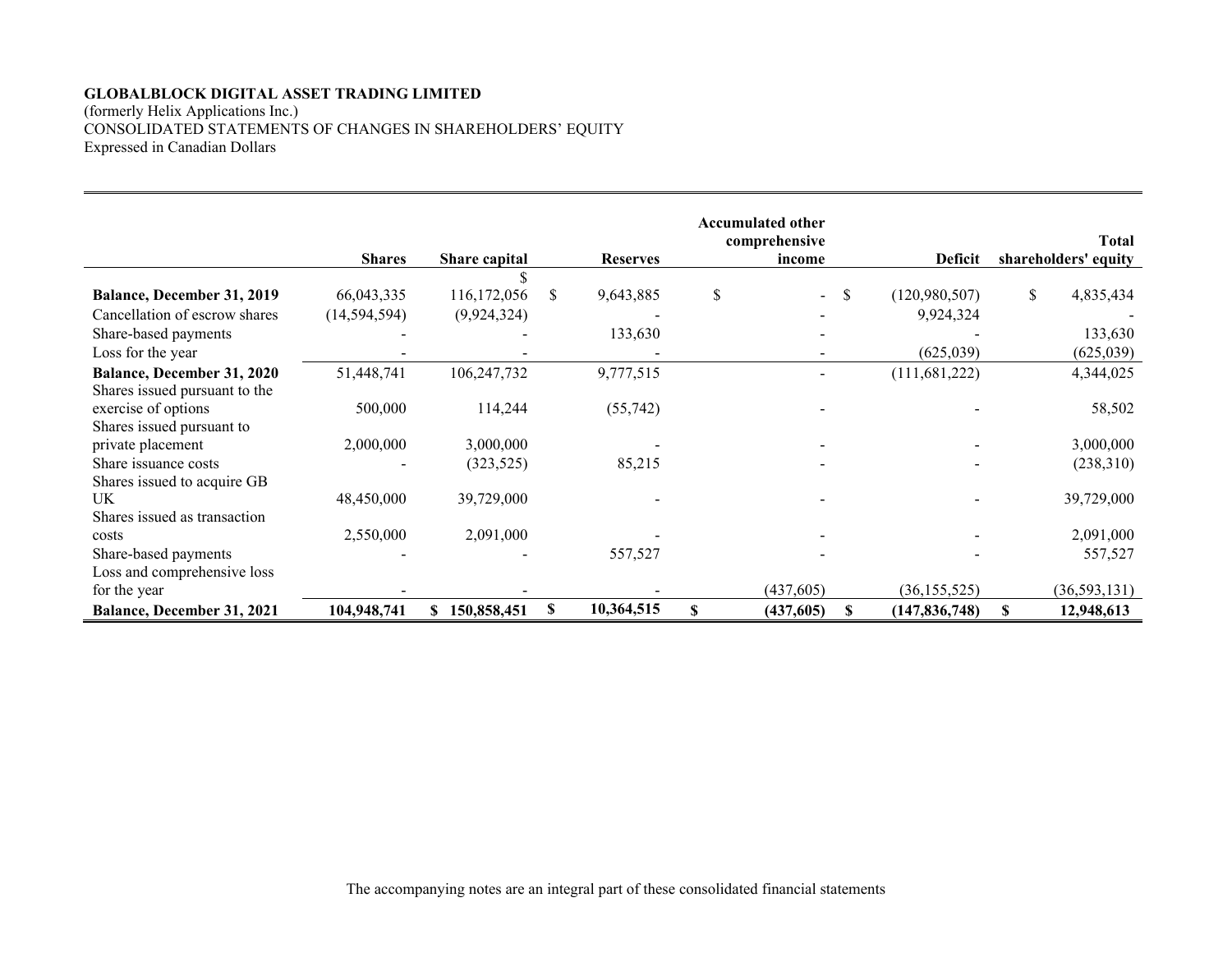(formerly Helix Applications Inc.) CONSOLIDATED STATEMENTS OF CASH FLOWS Expressed in Canadian Dollars

|                                                             | For the year ended<br>December 31, 2021 | For the year ended<br>December 31, 2020 |
|-------------------------------------------------------------|-----------------------------------------|-----------------------------------------|
| <b>CASH FLOW USED IN OPERATING ACTIVITIES</b>               |                                         |                                         |
| Loss for the year                                           | \$<br>(36, 155, 525)                    | \$<br>(625,039)                         |
| Adjusted for:                                               |                                         |                                         |
| Amortization                                                | 494,252                                 |                                         |
| Share-based payments                                        | 557,527                                 | 133,630                                 |
| Transaction costs paid in shares                            | 2,091,000                               |                                         |
| Write-down of assets                                        | 150,000                                 | 65,286                                  |
| Impairment of goodwill                                      | 30,995,130                              |                                         |
| Deferred income tax recovery                                | (474, 750)                              |                                         |
| Changes in non-cash working capital items:                  |                                         |                                         |
| Cash - held for client                                      |                                         |                                         |
| Receivables, prepaids & deposits                            | (480,088)                               | 133,403                                 |
| Digital assets                                              | (13, 439, 108)                          |                                         |
| Accounts payable & accrued liabilities                      | 471,752                                 | (16,278)                                |
| Client deposits liability                                   | 12,171,726                              |                                         |
| Net cash used in operating activities                       | (3,618,084)                             | (308,998)                               |
| <b>CASH FLOW PROVIDED BY FINANCING</b><br><b>ACTIVITIES</b> |                                         |                                         |
| Proceeds from private placement, net of costs               | 2,761,690                               |                                         |
| Proceeds from exercise of options                           | 58,501                                  |                                         |
| Net cash provided by financing activities                   | 2,820,191                               |                                         |
| CASH FLOW USED IN INVESTING ACTIVITIES                      |                                         |                                         |
| Acquisition of intangible asset                             | (343, 637)                              |                                         |
| Cash acquired on acquisition of GB UK                       | 1,182,421                               |                                         |
| Purchase of equipment                                       | (62, 127)                               |                                         |
| Loan to GlobalBlock UK                                      | (1, 332, 241)                           |                                         |
| Net cash used in investing activities                       | (555, 584)                              |                                         |
|                                                             |                                         |                                         |
| Effect of exchange rate changes on cash                     | 24,243                                  |                                         |
| Change in cash for the period                               | (1,329,234)                             | (308,998)                               |
| Cash, beginning of period                                   | 4,382,171                               | 4,691,169                               |
| Cash, end of period                                         | \$<br>3,052,937                         | \$<br>4,382,171                         |
| <b>Supplemental cash flow information</b>                   |                                         |                                         |
| Income taxes paid                                           | \$                                      | \$                                      |
| Interest paid                                               | \$                                      | \$                                      |
| Reallocation on exercise of options                         | \$<br>55,742                            |                                         |
| Issuance of finders options as issuance costs               | \$<br>85,215                            | \$                                      |
| Acquisition of GlobalBlock UK                               | \$<br>39,729,000                        | \$                                      |
| Cancellation of escrow shares                               | \$                                      | \$<br>9,924,323                         |

The accompanying notes are an integral part of these consolidated financial statements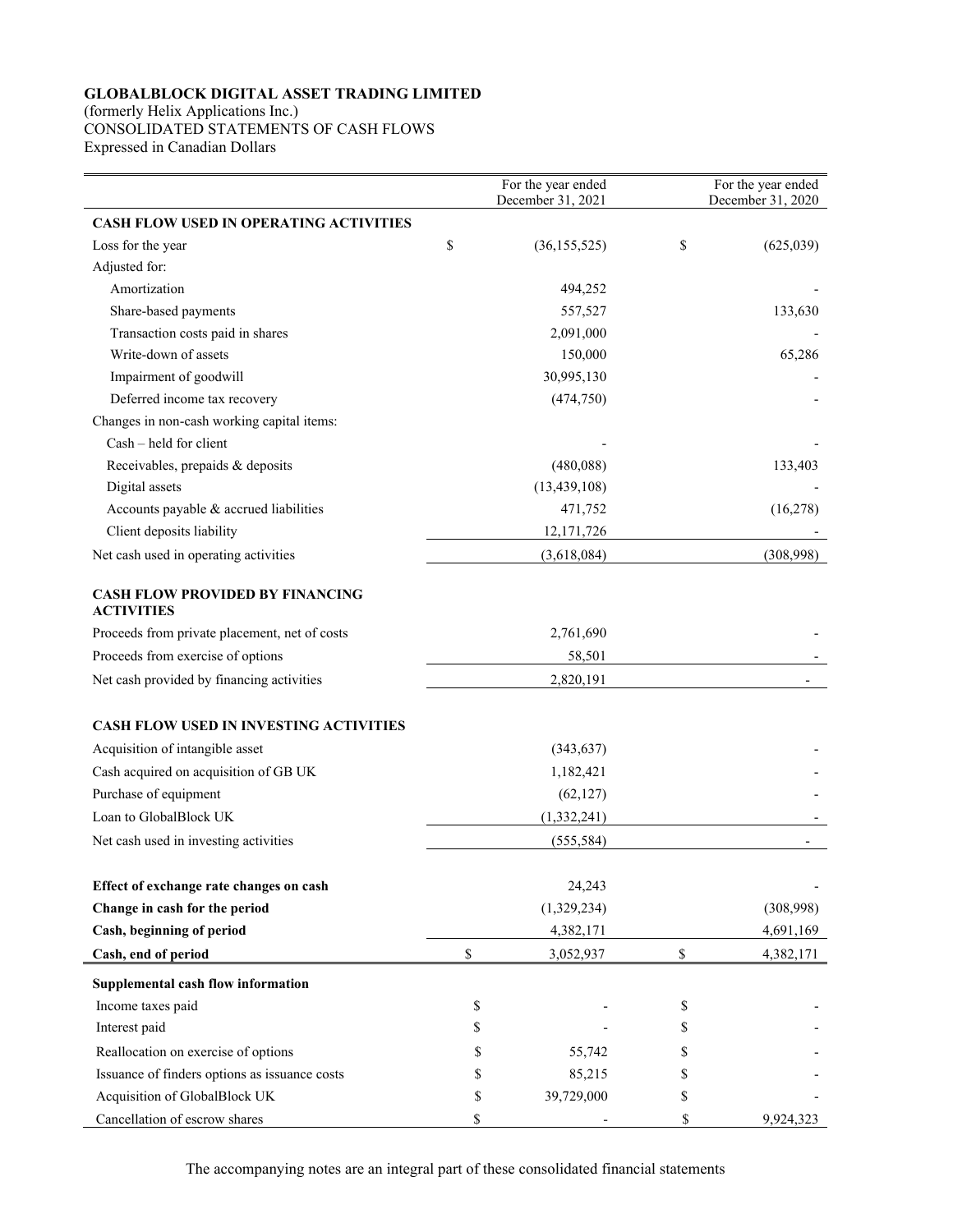## **1. Nature of operations and going concern**

GlobalBlock Digital Asset Trading Limited (formerly Helix Applications Inc.) (the "Company" or "GBDAT") is a publicly traded company whose common shares trade on the TSX Venture Exchange under the symbol "BLOK". In July 2021, the Company completed its acquisition of GlobalBlock Limited ("GlobalBlock UK" or "GB UK") (Note 4), a United Kingdom based digital asset brokerage, and in connection with this acquisition the Company changed its name from Helix Applications Inc. The Company's head office and principal address is 65 Curzon Street, London, United Kingdom, W1J 8PE. In May 2022, the Company is transitioning its brokerage business to Lithuania (Note 16) but will maintain its office in the UK.

These consolidated financial statements have been prepared on a going concern basis, which presumes realization of assets and discharge of liabilities in the normal course of business for the foreseeable future. These consolidated financial statements do not give effect to adjustments or disclosures that would be necessary should the Company be unable to continue as a going concern and therefore be required to realize its assets and liquidate its liabilities and commitments in other than the normal course of business and at amounts different from those presented in these consolidated financial statements.

During the year ended December 31, 2021, the Company incurred a net loss of \$36,155,525, including goodwill impairment of \$30,995,130, and had negative cash flows from operations of \$3,618,084. As at December 31, 2021, the Company held unrestricted cash of \$3,052,937 and had working capital of \$4,283,570. These factors indicate a material uncertainty which may cast significant doubt upon the Company's ability to continue as a going concern and, therefore, it may be unable to realize its assets and discharge its liabilities in the normal course of business. The Company's ability to continue as a going concern is dependent upon its ability to achieve profitable operations. The Company may need to obtain additional funding from loans or equity financings or through other arrangements. Although the Company has been successful in the past in obtaining financing, there is no assurance that it will be able to obtain adequate financing in the future or that such financing will be on terms advantageous to the Company.

The outbreak of the coronavirus, also known as COVID-19, has resulted in governments worldwide enacting emergency measures to combat the spread of the virus. These measures, which include travel bans, self-imposed quarantine periods and social distancing, have affected economies and financial markets around the world. The duration and impact of the COVID-19 outbreak is unknown and it is not possible to reliably estimate the length and severity of these developments as well as the impact on the Company's ability to raise capital or financial results and condition of the Company in future periods.

### **2. Basis of presentation**

### *(a) Statement of compliance*

These consolidated financial statements have been prepared in accordance International Financial Reporting Standards ("IFRS") as issued by the International Accounting Standards Board ("IASB") and interpretations issued by the International Financial Reporting Interpretations Committee ("IFRIC").

IFRS does not currently provide specific guidance to address many aspects of the digital asset industry. The Company is required to make judgments as to the application of IFRS and the selection of its accounting policies. The Company has disclosed its presentation, recognition and derecognition, and measurement of digital assets, and the recognition of revenue as well as significant assumptions and judgments, however, if specific guidance is enacted by the IASB in the future, the impact may result in changes to the Company's earnings and financial position as presented.

These consolidated financial statements were approved by the Board of Directors on May 30, 2022.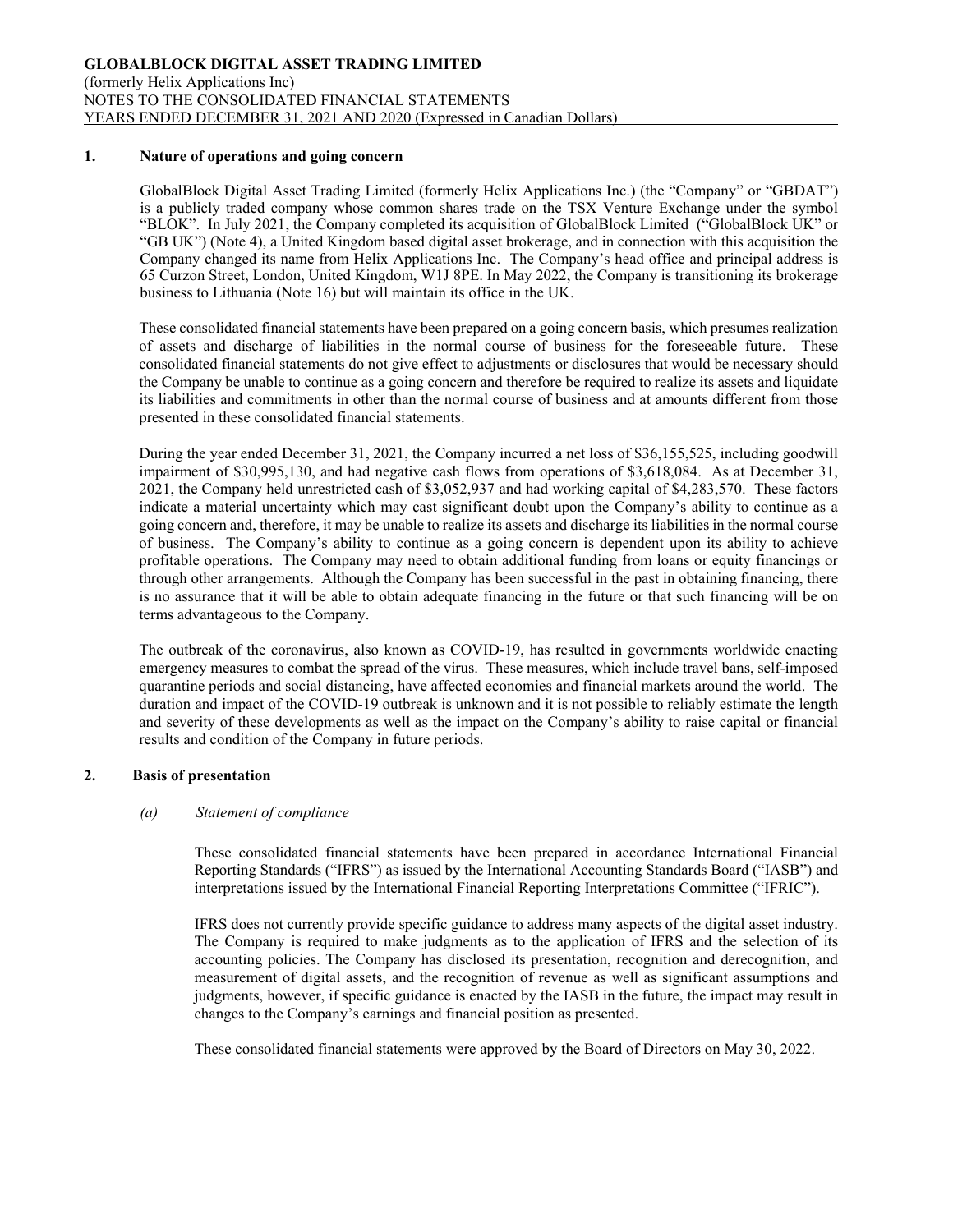### *(b) Basis of consolidation and presentation*

These consolidated financial statements have been prepared on a historical cost basis, except for digital assets and financial instruments classified as fair value through profit and loss which are stated at their fair value. In addition, these financial statements have been prepared using the accruals basis of accounting, except for cash flow information. All amounts are presented in Canadian Dollars ("CAD") unless otherwise stated.

Certain comparative figures have been reclassified where necessary to conform with current year presentation.

These consolidated financial statements include the accounts of all entities controlled by the Company, which are referred to as subsidiaries and references to the Company includes references to such subsidiaries. The financial statements of the subsidiaries are included in these consolidated financial statements from the date on which control commences until the date on which control ceases. The Company's subsidiaries during the periods presented include:

Helix Applications (USA) Inc. (incorporated December 14, 2018 and dissolved January 31, 2020) GlobalBlock Ltd. (United Kingdom) (acquired July 19, 2021)

Intercompany balances and transactions are eliminated upon consolidation and preparation of these consolidated financial statements.

## *(c) Functional and reporting currency*

These consolidated financial statements are presented in Canadian Dollars which is also the functional currency of the parent entity, GBDAT. The functional currency of GlobalBlock UK is the British Pound.

Transactions in foreign currencies are translated to the Company's functional currency at exchange rates at the dates of the transactions. Monetary assets and liabilities denominated in foreign currencies are translated to the Company's functional currency at the period end exchange rate. Non-monetary assets and liabilities denominated in foreign currencies are translated to the functional currency at the exchange rate at the date of the transaction. Foreign currency differences arising on translation are recognized in the statement of loss and comprehensive loss.

# **3. Significant accounting judgments and estimates and new accounting policies**

The preparation of financial statements in accordance with IFRS requires management to make estimates and assumptions that affect the reported amounts of assets and liabilities and disclosure of contingent assets and liabilities at the date of the financial statements, and the reported amounts of revenues and expenses during the reporting period. The determination of estimates requires the exercise of judgment based on various assumptions and other factors, such as historical experience and current and expected economic conditions. Actual results may differ from these estimates.

# *(a) Critical accounting judgements*

### Digital assets – accounting

There is limited guidance on the recognition and measurement of digital currencies. The Company has assessed that it acts in a capacity as a commodity broker-trader as defined in IAS 2, *Inventories*, in characterising certain of its holdings as inventory, or more specifically, digital assets. If assets held by commodity broker-traders are principally acquired for the purpose of selling in the near future and generating a profit from fluctuations in price or broker-trader margin, such assets are accounted for as inventory, and changes in fair value less cost to sell are recognized in profit and loss.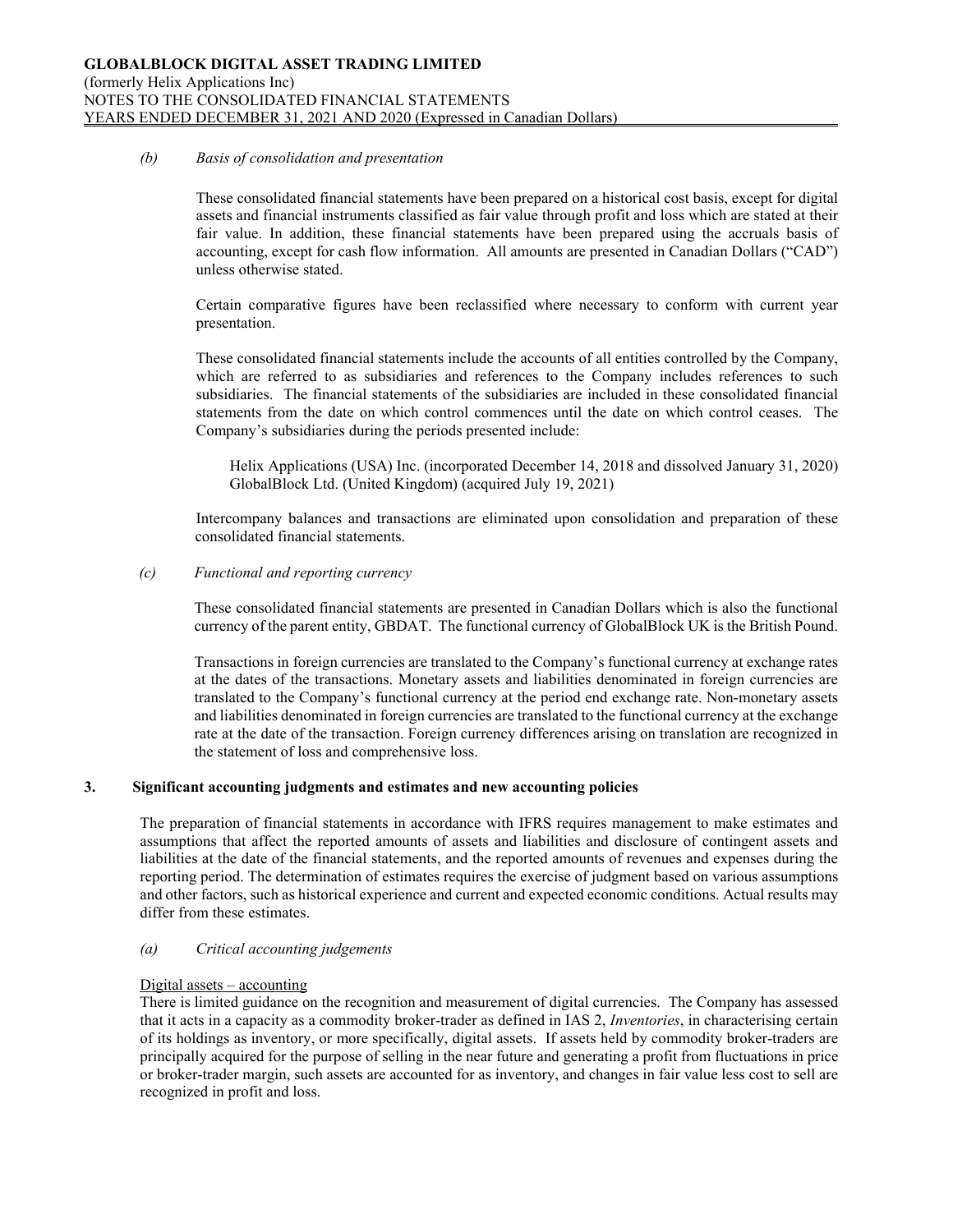### Going concern

The determination of the Company's ability to continue as a going concern requires the Company to make certain judgements about whether the Company will be able to realize its assets and discharge its liabilities in the normal course of business.

## Functional currency

The functional currency of the Company has been assessed by management based on consideration of the currency and economic factors that mainly influence the Company's compensation and operating costs. Specifically, the Company considers the currencies in which expenses are settled by each entity as well as the currency in which each entity receives or raises financing. Changes to these factors may have an impact on the judgement applied in the determination of the Company's functional currency.

## *(b) Significant accounting estimates*

## Determination of asset and liability fair values and allocation of purchase consideration

Significant acquisitions require judgement and estimates to be made at the date of acquisition in relation to determining the relative fair value of the allocation of the purchase consideration over the fair value of the assets and liabilities acquired. The information necessary to measure the fair values as at the acquisition date of assets acquired requires management to make certain judgement and estimates about the future performance of these assets.

## Determination of impairment of goodwill

Management is required to assess goodwill for impairment at least annually, including at the end of the current period in which it was acquired. There is a material degree of uncertainty with resect to estimates of the recoverable amount of the cash generating unit to which goodwill relates and management exercises judgement in estimating the amount and timing of future cash flows and appropriate valuation technique applied. Valuations are highly dependent on the inputs used and assumptions made by management regarding the future performance of these assets and any changes in the discount rate applied.

### Digital asset valuation

Digital assets consist of cryptocurrency denominated assets and are included in current assets. Digital assets are carried at their fair value determined by the spot rate less costs to sell. The digital currency market is still new and highly volatile; historical prices are not necessarily indicative of future value; a significant change in the market prices for digital assets may have a significant impact on the Company's earnings and financial position. Fair value is determined by taking the price of the coins at 2400 hours (per the Greenwich Mean Time zone) per www.coinmarketcap.com.

### Share-based compensation

Share-based payments and compensatory warrants are determined using the Black-Scholes option pricing model based on estimated fair values of all share-based awards at the date of grant and is expensed to profit and loss over each award's vesting period. The Black-Scholes option pricing model utilizes subjective assumptions such as expected price volatility and expected life of the option. Changes in these input assumptions can significantly affect the fair value estimate.

### Deferred income taxes

The Company recognizes the deferred tax benefit related to deferred income tax assets to the extent recovery is probable. Assessing the recoverability of deferred tax assets requires management to make significant judgement of future taxable profit. Management is required to assess whether it is probable that the Company will benefit from its deferred tax assets. In addition, future changes in tax laws could limit the ability of the Company to obtain tax deductions in future periods.

### *(c) Goodwill*

Goodwill represents the excess of the purchase price paid for an acquisition over the fair value of the net tangible and intangible assets acquired. Following the initial recognition, goodwill is measured at cost less any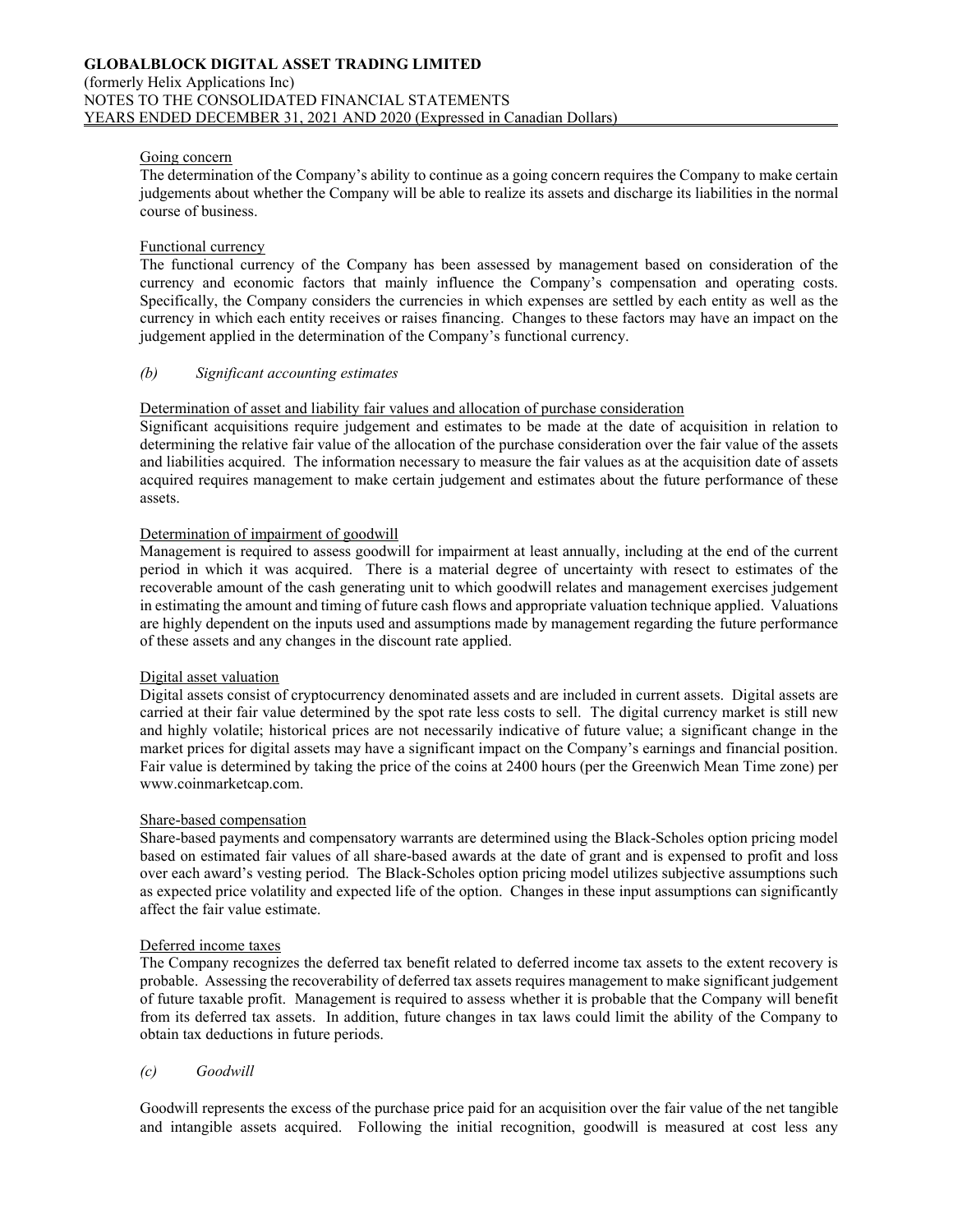accumulated impairment losses. Goodwill has an indefinite useful life, is not subject to depreciation and is tested annually for any impairment or more frequently in the case that events or circumstances indicate that they may be impaired.

# *(d) Digital assets*

As the Company acts as a broker-trader who buys and sells digital assets principally for the purpose of execution of customer trades, the Company applies broker-trader exception under IAS 2, Inventories, which requires brokertraders to measure digital assets inventory at fair value less costs to sell. Fair value is determined by reference to quoted prices published by www.coinmarketcap.com.

# *(e) Cash – held for clients*

Cash held for clients represents cash and cash equivalent balances which include funds deposited by customers and funds due to customers as a result of the sale of a crypto asset. The Company records a corresponding liability in connection with this amount in Client deposits on the consolidated statements of financial position. Cash and cash equivalents held for clients are maintained in segregated Company bank accounts that are held for the benefit of customers.

# *(f) Client deposits liability*

Client deposits liability represents the fair value of digital assets and cash deposits due to clients offset by unsettled deposits and withdrawals.

# *(g) Intangible assets*

Intangible assets include separately identifiable intangible items arising from business combinations or asset acquisitions as well as internally generated intangible assets. Intangible assets are recognized at cost. The cost of an intangible asset acquired in a business combination is its fair value at the date of acquisition and intangible assets with a finite useful life are amortized using the straight-line method over the estimated useful life.

The estimated useful life for the customer list & brand acquired in the GlobalBlock UK Acquisition is 5 years and 3 years respectively.

An internally-generated intangible asset arising from development is recognized only if all of the following have been demonstrated (and only commencing meeting the criteria): i) the technical feasibility of completing the intangible asset so it will be available for use; ii) the intention to complete the intangible asset and use it; iii) the ability to use the intangible asset; iv) how the intangible asset will generate probable future economic benefits; v) the availability of adequate technical, financial and other resources to complete the development and to use the intangible asset; and vi) the ability to measure reliably the expenditure attributable to the intangible asset during its development. Subsequent to initial recognition, internally generated intangible assets are reported at cost less accumulated amortization and accumulated impairment losses, with amortization commencing once the development of the internally generated intangible asset is complete and it is ready for use.

As at December 31, 2021, the Company has recorded \$194,455 in internally developed assets related to the development of its mobile application which is expected to be completed in fiscal 2022.

At each reporting date, intangible assets are reviewed for indicators of impairment, and if such indications exist, the intangible assets are analyzed to assess whether their carrying amount is fully recoverable.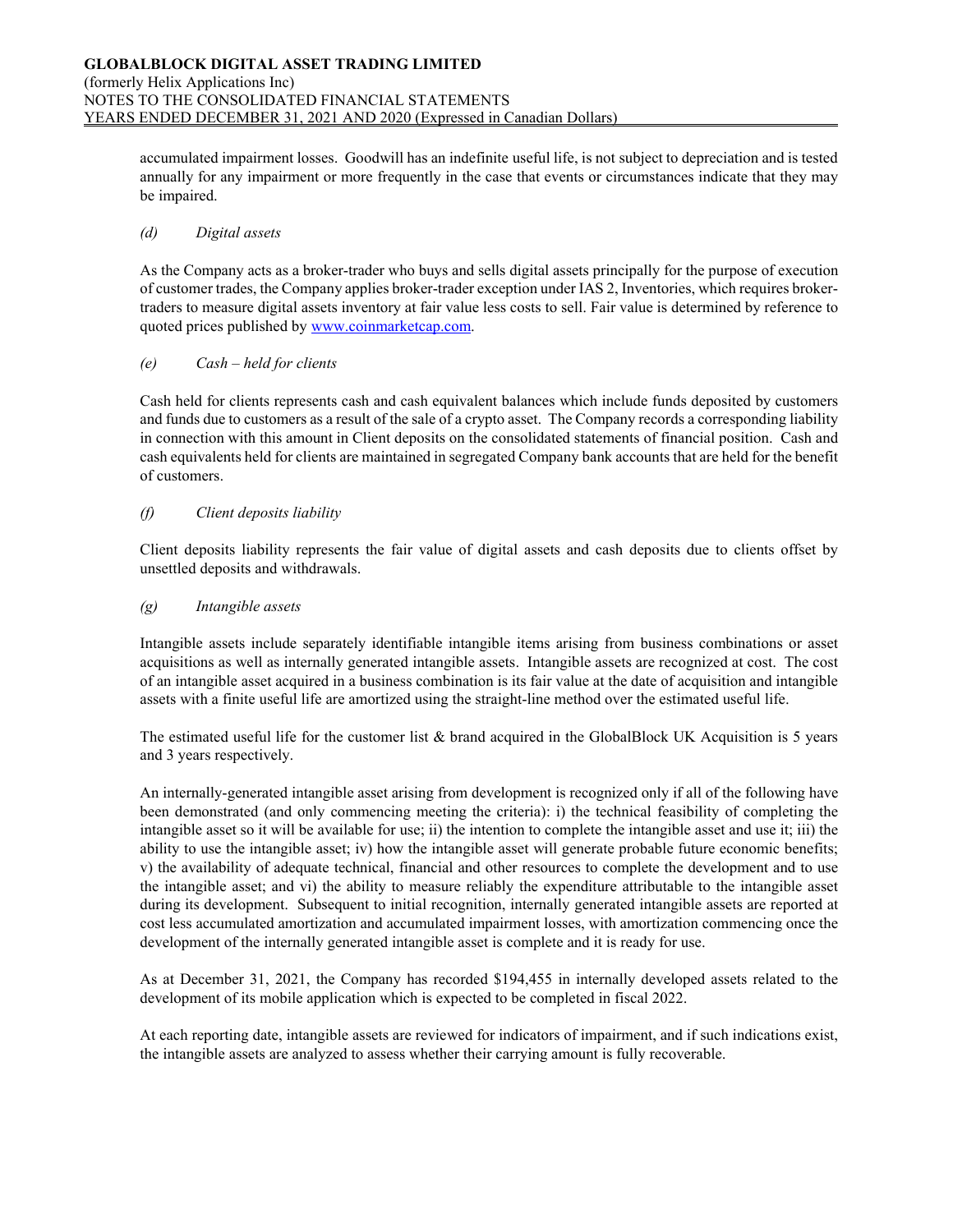# *(h) Revenue recognition*

The Company earns revenues from providing execution-only brokering services to assist clients in the buying and selling digital assets through one or more trade providers. That is, the Company is an agent in transactions between clients and third parties to buy, sell or convert digital assets and charges a commission on the trade. The Company considers its performance obligation satisfied, and recognizes revenue, at the point in time the transaction is processed, when the fee is charged. The transaction price, represented by the trading fee, is calculated based on the volume, the complexity of the trade and the contract with the individual customer, which is collected from the customer at the time the transaction is executed. The Company may charge and collect its fee revenue in digital assets, with revenue measured based on the fair value of the digital asset received.

## *(i) Business combinations*

Acquisitions of businesses are accounted for using the acquisition method. At the acquisition date the identifiable assets acquired and the liabilities assumed are recognized at their fair value, except deferred tax assets or liabilities which are recognized and measured in accordance with IFRS 12 – Income Taxes. Subsequent changes in fair values are adjusted against the cost of acquisition if they qualify as measurement period adjustments. The measurement period is the period between the date of acquisition and the date where all significant information necessary to determine the fair values is available and cannot exceed 12 months. All other subsequent changes are recognized in profit and loss.

The purchase price allocation process resulting from a business combination requires management to estimate the fair value of identifiable assets acquired including intangible assets and liabilities assumed including any contingently payable purchase price obligation over time. The Company uses valuation techniques and these valuations are closely linked to the assumptions used by management on the future performance of the related assets and the discount rates applied. The determination of fair value involves making estimates relating to the assets acquired and the liabilities assumed.

# *(j) Equipment*

All of the Company's equipment was initially measured at historical cost less amortization and impairment losses, if any. Equipment is amortized over its estimated useful lives as follows:

### Computer equipment – straight line basis over 2 years

The assets' residual values, amortization methods and useful lives are reviewed and adjusted if appropriate at each reporting date. An item is derecognized upon disposal or when no future economic benefits are expected to arise from the continued use of the asset. Any gain or loss arising on disposal of the asset, determined as the difference between the net disposal proceeds and the carrying amount of the asset, is recognized in profit or loss. Subsequent costs are included in the asset's carrying amount or recognized as a separate asset, as appropriate, only when it is probable that future economic benefits associated with the item will flow to the Company and the cost of the item can be measured reliably. All other costs, such as repairs and maintenance are charged to profit or loss during the financial period in which they are incurred. Depreciation commences when the asset is available for use.

# *(k) Impairment of non-financial assets*

At the end of each reporting period, the Company's assets are reviewed to determine whether there is any indication that those assets may be impaired. If such indication exists, the recoverable amount of the asset is estimated in order to determine the extent of the impairment, if any. The recoverable amount is the higher of fair value less costs to sell and value in use. Fair value is determined as the amount that would be obtained from the sale of the asset in an arm's length transaction between knowledgeable and willing parties. In assessing value in use, the estimated future cash flows are discounted to their present value using a pre-tax discount rate that reflects current market assessments of the time value of money and the risks specific to the asset. If the recoverable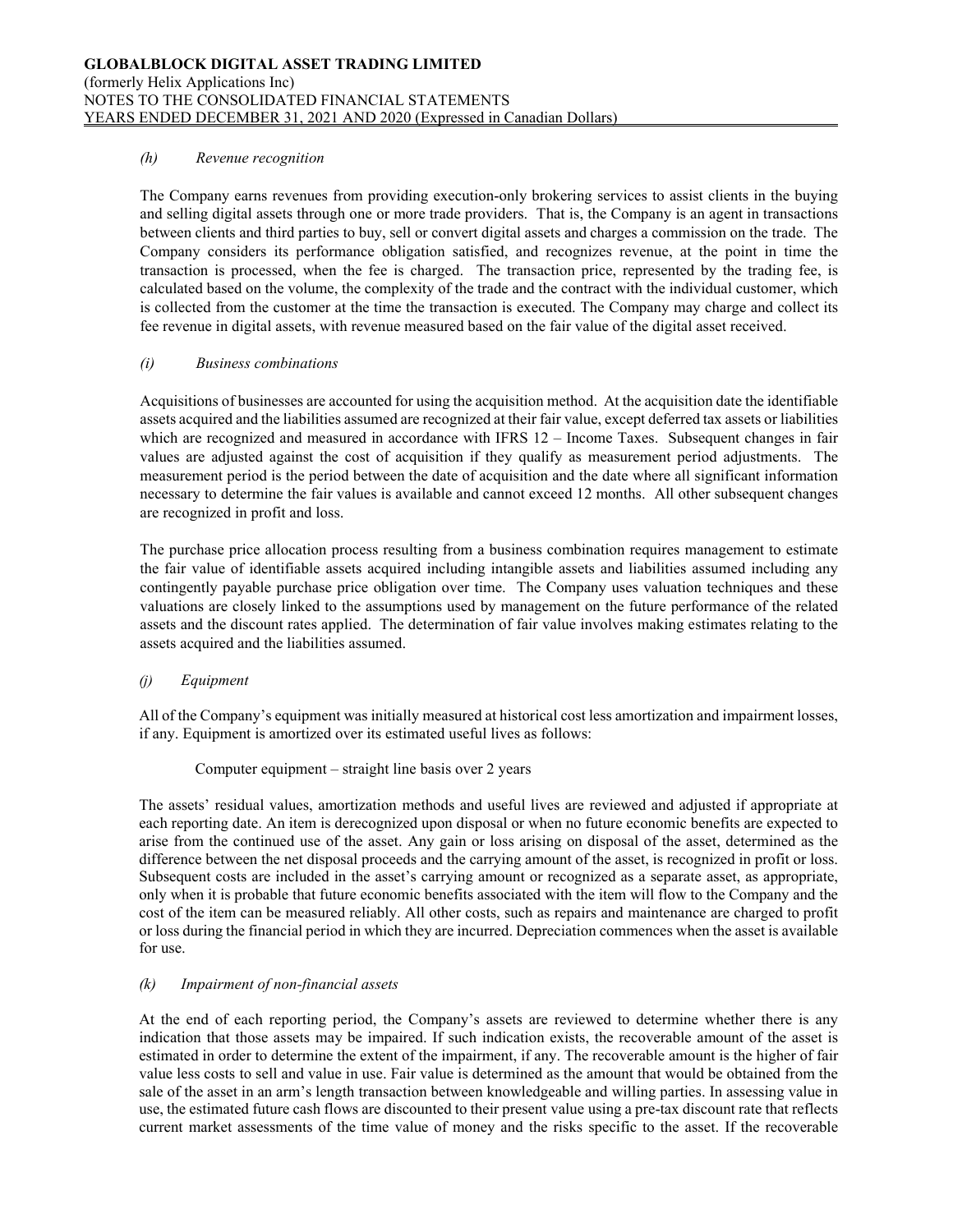amount of an asset is estimated to be less than its carrying amount, the carrying amount of the asset is reduced to its recoverable amount and the impairment loss is recognized in the statement of loss and comprehensive loss for the period. For an asset that does not generate largely independent cash flows, the recoverable amount is determined for the cash generating unit to which the asset belongs.

Where an impairment loss subsequently reverses, the carrying amount of the asset (or cash-generating unit) is increased to the revised estimate of its recoverable amount, but to an amount that does not exceed the carrying amount that would have been determined had no impairment loss been recognized for the asset (or cashgenerating unit) in prior years. A reversal of an impairment loss is recognized immediately in the statement of loss and comprehensive loss.

# *(l) Financial instruments*

The Company's financial assets consist of cash, cash held for clients, receivable and deposits. Financial assets are recognized when the entity becomes party to the contractual provisions of the instruments. The Company's financial assets are all classified under the amortized cost category. Financial assets are initially measured at fair value less transaction costs that are directly attributable to the acquisition or issue of financial assets other than financial assets classified as fair value through profit or loss. Transaction costs directly attributable to the acquisition of financial assets or financial liabilities at fair value through profit or loss are recognized immediately in profit or loss.

The Company's financial assets are subsequently measured at amortized cost and are carried at the amount of cash expected to be received. The Company has no financial assets subsequently measured at fair value.

The Company's financial liabilities consist of accounts payable and accrued liabilities, which are all classified as subsequently measured at amortized costs and client deposits which are classified as fair value through profit or loss. Financial liabilities are initially recognized at fair value less transaction costs that are directly attributable to the acquisition or issue of financial liabilities other than financial liabilities classified as fair value through profit or loss. After initial recognition, the Company's financial liabilities are subsequently measured at amortized cost using the effective interest rate method. Amortized cost is calculated by taking into account any transaction.

Under IFRS 9, impairment of financial assets is calculated using the expected lifetime credit loss and recorded at the time of initial recognition. There is no significant effect on the carrying value of our financial instruments under IFRS 9 related to this requirement.

# *(m) Impairment of financial assets*

The Company recognizes a loss allowance for expected credit losses on financial assets that are measured at amortized cost. At each reporting date, the Company measures the loss allowance for the financial asset at an amount equal to the lifetime expected credit losses if the credit risk on the financial asset has increased significantly since initial recognition. If at the reporting date, the financial asset has not increased significantly since initial recognition, the Company measures the loss allowance for the financial asset at an amount equal to the twelve month expected credit losses. The Company shall recognize in the consolidated statements of loss and comprehensive loss, as an impairment gain or loss, the amount of expected credit losses (or reversal) that is required to adjust the loss allowance at the reporting date to the amount that is required to be recognized.

# Derecognition Financial assets

The Company derecognizes financial assets only when the contractual rights to cash flows from the financial assets expire, or when it transfers the financial assets and substantially all of the associated risks and rewards of ownership to another entity.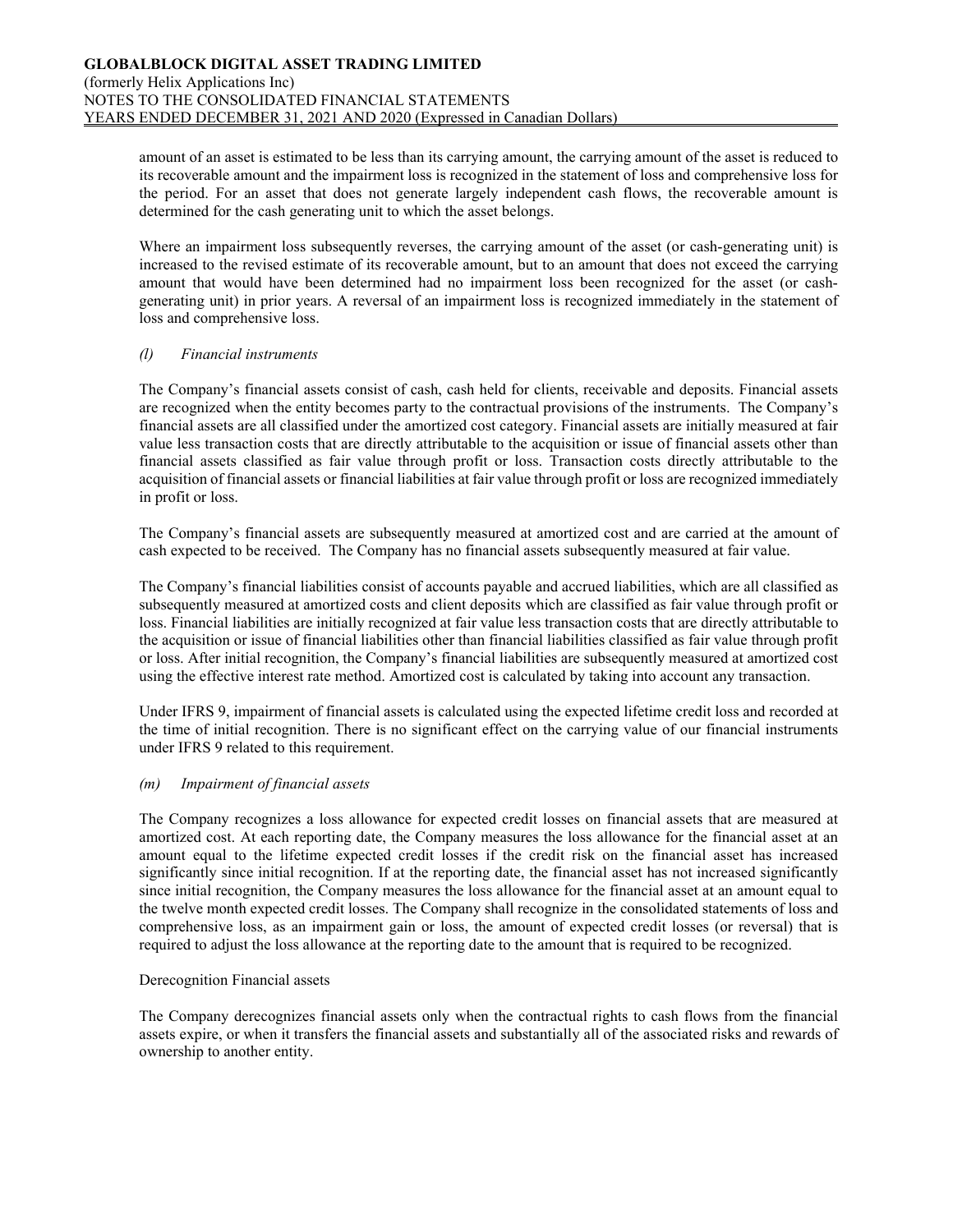### Derecognition Financial liabilities

The Company derecognizes a financial liability when its contractual obligations are discharged or cancelled, or expire. The Company also derecognizes a financial liability when the terms of the liability are modified such that the terms and / or cash flows of the modified instrument are substantially different, in which case a new financial liability based on the modified terms is recognized at fair value. Gains and losses on derecognition are generally recognized in profit or loss.

## *(n) Provisions*

Provisions are recognized where a legal or constructive obligation has been incurred as a result of past events, it is probable that an outflow of resources embodying economic benefit will be required to settle the obligation, and a reliable estimate of the amount of the obligation can be made. If material, provisions are measured at the present value of the expenditures expected to be required to settle the obligation. The increase in any provision due to passage of time is recognized as finance expense.

## *(o) Income taxes*

Income tax expense represents the sum of current income tax expense and deferred income tax expense. Current income tax expense is based on taxable income for the year. Income tax is recognized in the statement of loss and comprehensive loss except to the extent that it relates to items recognized directly in equity, in which case it is recognized in equity.

Current income tax is the expected income tax payable or receivable on the taxable income or loss for the year, using tax rates enacted or substantively enacted at the reporting date, and any adjustment to tax payable in respect of previous years.

Deferred income tax assets and liabilities are recognized based on differences in the financial statement carrying amount for assets and liabilities and the associated tax balance.

Deferred income tax liabilities are generally recognized for all taxable temporary differences. Temporary differences are not provided for goodwill not deductible for tax purposes, the initial recognition of assets or liabilities that affect neither accounting nor taxable loss and differences relating to investments in subsidiaries to the extent that they will probably not reverse in the foreseeable future. The amount of deferred income tax provided is based on the expected manner of realization or settlement of the carrying amount of assets and liabilities, using tax rates enacted or substantively enacted at the statement of financial position date.

Deferred income tax assets are generally recognized for all deductible temporary differences, unused tax credits carried forward and unused tax losses to the extent that it is probable that there will be taxable income against which deductible temporary differences can be utilized.

Deferred income tax assets and liabilities are offset when there is a legally enforceable right to offset current income tax assets against current income tax liabilities, when they relate to income taxes levied by the same taxation authority and when the Company intends to settle its current income tax assets and liabilities on a net basis.

The Company operates in a number of tax jurisdictions and is therefore required to estimate its income taxes in each of these jurisdictions in preparing its consolidated financial statements.

# *(p) Share-based compensation*

For stock options granted by the Company, the cost of the service received as consideration is measured based on an estimate of the fair value of the stock option at the date of grant. The Company uses the Black-Scholes option pricing model to estimate the fair value of each stock option tranche at the date of grant. Share-based compensation is accrued and charged to profit and loss, with a corresponding credit to reserves, on a graded basis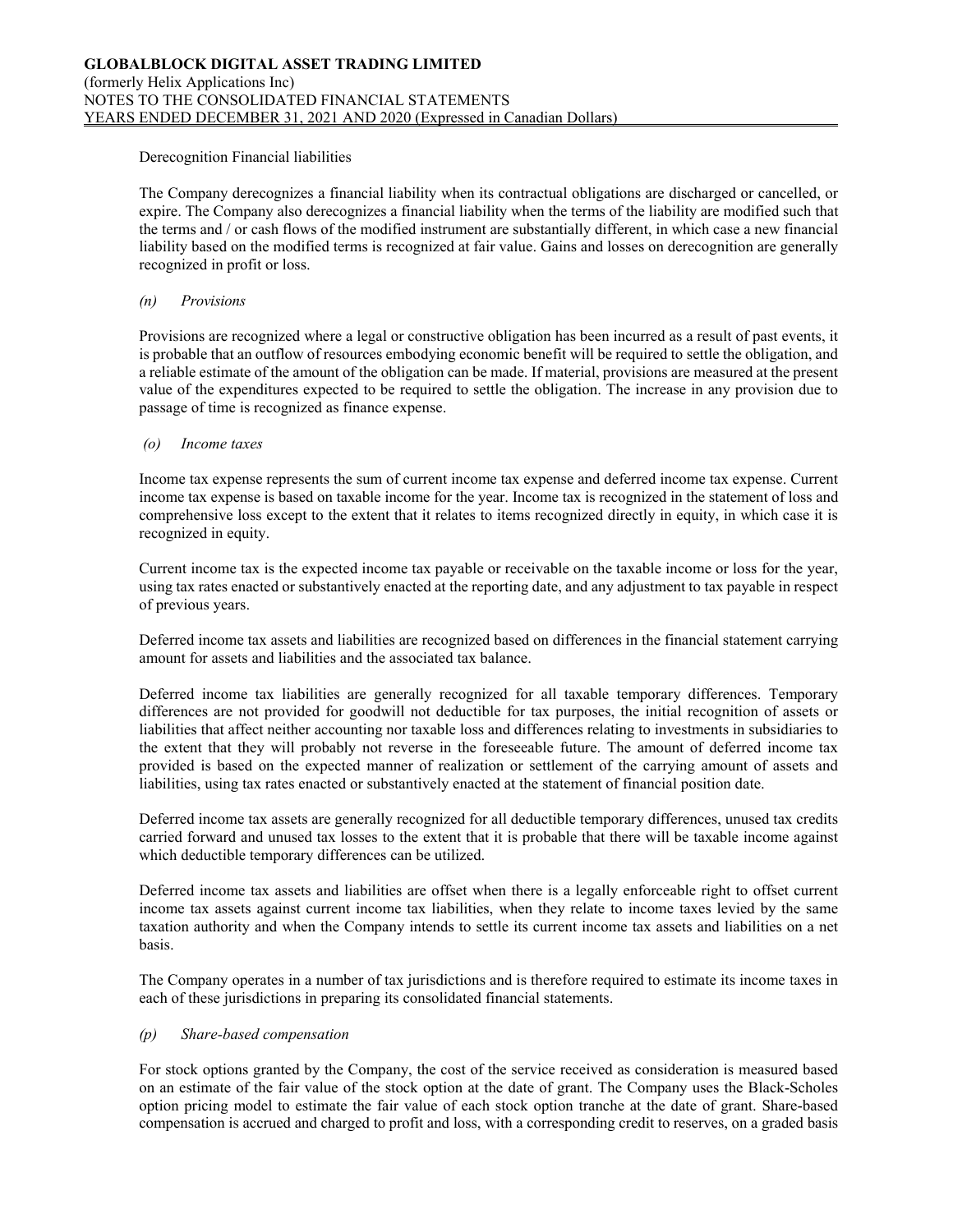over the vesting period of each vesting instalment. If and when the stock options are ultimately exercised, the applicable amounts of other equity reserve are transferred to share capital.

### *(q) Loss per share*

Basic loss per share is computed by dividing the net loss available to common shareholders by the weighted average number of shares outstanding during the reporting year. Diluted loss per share is computed similar to basic loss per share except that the weighted average shares outstanding are increased to include additional shares for the assumed exercise of stock options and warrants, if dilutive. The number of additional shares is calculated by assuming that outstanding stock options and warrants were exercised and that the proceeds from such exercises were used to acquire common stock at the average market price during the reporting years.

There are no new or upcoming accounting pronouncements that are expected to have a material impact on the Company.

# **4. GlobalBlock UK acquisition and goodwill**

On July 19, 2021, the Company acquired 100% of the issued and outstanding shares of GlobalBlock UK by issuing 48,450,000 common shares (the "Consideration") to the owners of GB UK (the "Acquisition"). GB UK was acquired for its digital asset brokerage business. These common shares are subject to a two year escrow of which 15% will be released from escrow six months after close and an additional 15% will be released every three months thereafter. In addition, the Company issued 2,550,000 common shares as finders fees (the "Finders Fee").

The value of the Consideration shares was \$0.82 per share, being the fair value on the close date of the Acquisition, for total consideration of \$39,729,000.

The Finders Fee was valued at \$0.82 per share for a total cost of \$2,091,000, which was recorded as transaction costs in profit and loss. Also included in transaction costs is \$197,572 relating to transfer taxes paid in connection with the Acquisition.

Prior to completion of the Acquisition, the Company loaned GB UK £750,000 in April 2021. The loan was unsecured, bore interest at 10% and was to mature in one year.

The Company has determined the Acquisition is a business combination as the assets acquired and liabilities assumed constitute a business. The Acquisition was accounted for using the acquisition method of accounting, whereby the assets acquired and the liabilities assumed were recorded at their estimated fair value at the acquisition date.

| <b>Purchase consideration:</b>                 |    |                |
|------------------------------------------------|----|----------------|
| 48,450,000 shares at \$0.82                    | \$ | 39,729,000     |
| Fair value of assets and liabilities acquired: |    |                |
|                                                |    |                |
| Cash                                           |    | 1,182,421      |
| $Cash - held for clients$                      |    | 1,720,771      |
| Other assets                                   |    | 59.285         |
| Digital assets                                 |    | 16,962,520     |
| Intangible assets                              |    | 3,392,233      |
| Goodwill                                       |    | 37, 324, 722   |
| Accounts payable and other current liabilities |    | (335, 195)     |
| Client deposits                                |    | (18, 405, 019) |
| Deferred tax liability                         |    | (840,517)      |
| Loan due to GBDAT                              |    | (1,332,241)    |
|                                                |    |                |
|                                                | S  | 39,729,000     |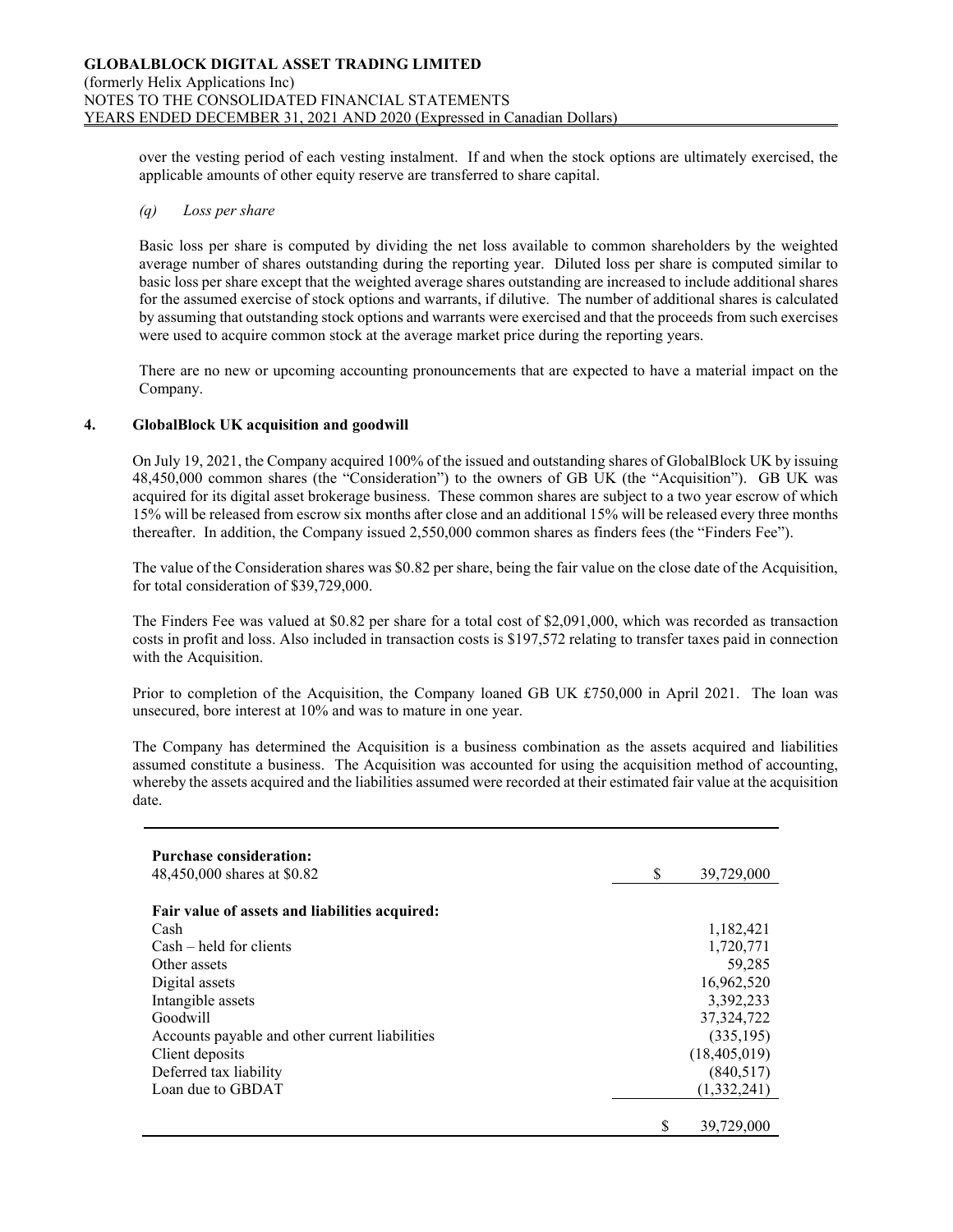The intangible assets include a value for the Company's customer list and branding and will be amortized over a period of 5 years and 3 years respectively. The resulting goodwill is attributable to the workforce and highly specialized nature of the acquired business and is not deductible for tax purposes.

The revenue recorded for the year ended December 31, 2021 of \$1,473,842 is attributable entirely to GB UK since its acquisition in July 2021. If GB UK had been acquired on March 1, 2021, the total pro forma revenue for the year ended December 31, 2021 would be \$4,019,918 and net loss would be \$35,798,852. Prior to March 1, 2021, GB UK utilized different accounting policies and therefore January and February 2021 are excluded from the proforma analysis.

### **5. Digital assets**

|                                         | Fair value       |
|-----------------------------------------|------------------|
| Bitcoin                                 | \$<br>6,994,379  |
| Ethereum                                | 4,620,420        |
| Solana                                  | 3,763,397        |
| Ripple                                  | 2,666,524        |
| Tether                                  | 1,490,285        |
| Quant                                   | 795,227          |
| Polkadot                                | 772,950          |
| ATOM                                    | 750,813          |
| Luna                                    | 757,464          |
| Zilliqa                                 | 595,874          |
| Avalanche                               | 563,968          |
| USDC                                    | 549,703          |
| Decentraland                            | 394,646          |
| Crypto.com Coin                         | 293,754          |
| Other                                   | 1,766,565        |
| <b>Balance, as at December 31, 2021</b> | \$<br>26,775,969 |

# **6. Intangible asset**

|                                      | <b>Mobile</b> |                      |                |                |              |
|--------------------------------------|---------------|----------------------|----------------|----------------|--------------|
|                                      | application   | <b>Customer list</b> | <b>Brand</b>   | <b>Patents</b> | <b>Total</b> |
| <b>Balance, December 31, 2020</b>    | \$            |                      | \$             | S              | S            |
| <b>Additions</b><br><b>GB</b><br>UK. |               |                      |                |                |              |
| Acquisition (Note 4)                 | 30,164        | 2,241,379            | 1,120,690      |                | 3,392,233    |
| <b>Additions</b>                     | 193,637       |                      |                | 150,000        | 343,637      |
| Impairment                           |               |                      |                | (150,000)      | (150,000)    |
| Foreign currency translation         | (29, 346)     | (1,321)              | (343)          |                | (31,010)     |
|                                      | 194,455       | 2,240,058            | 1,120,347      |                | 3,554,860    |
| Accumulated amortization             |               |                      |                |                |              |
| Balance, December 31, 2020           |               |                      |                |                |              |
| <b>Additions</b>                     |               | (372, 017)           | (111.605)      |                | (483,622)    |
|                                      |               | (372, 017)           | (111,605)      |                | (483, 622)   |
| <b>Balance, December 31, 2021</b>    | 194,455<br>\$ | 1.868,041<br>S       | 1,008,742<br>S | S              | \$3,071,238  |

In February 2021, the Company acquired 4 blockchain patents and their related patent applications and development work for consideration of an upfront cash payment of \$150,000 and an ongoing royalty agreement of 5% of profits relating to any commercial application of these patents. These patents are not ready for use and as such are considered to be development assets. These patents are acquired intangible assets that are measured at cost and will be amortized when the patents are ready for use and can be used in a commercial application. For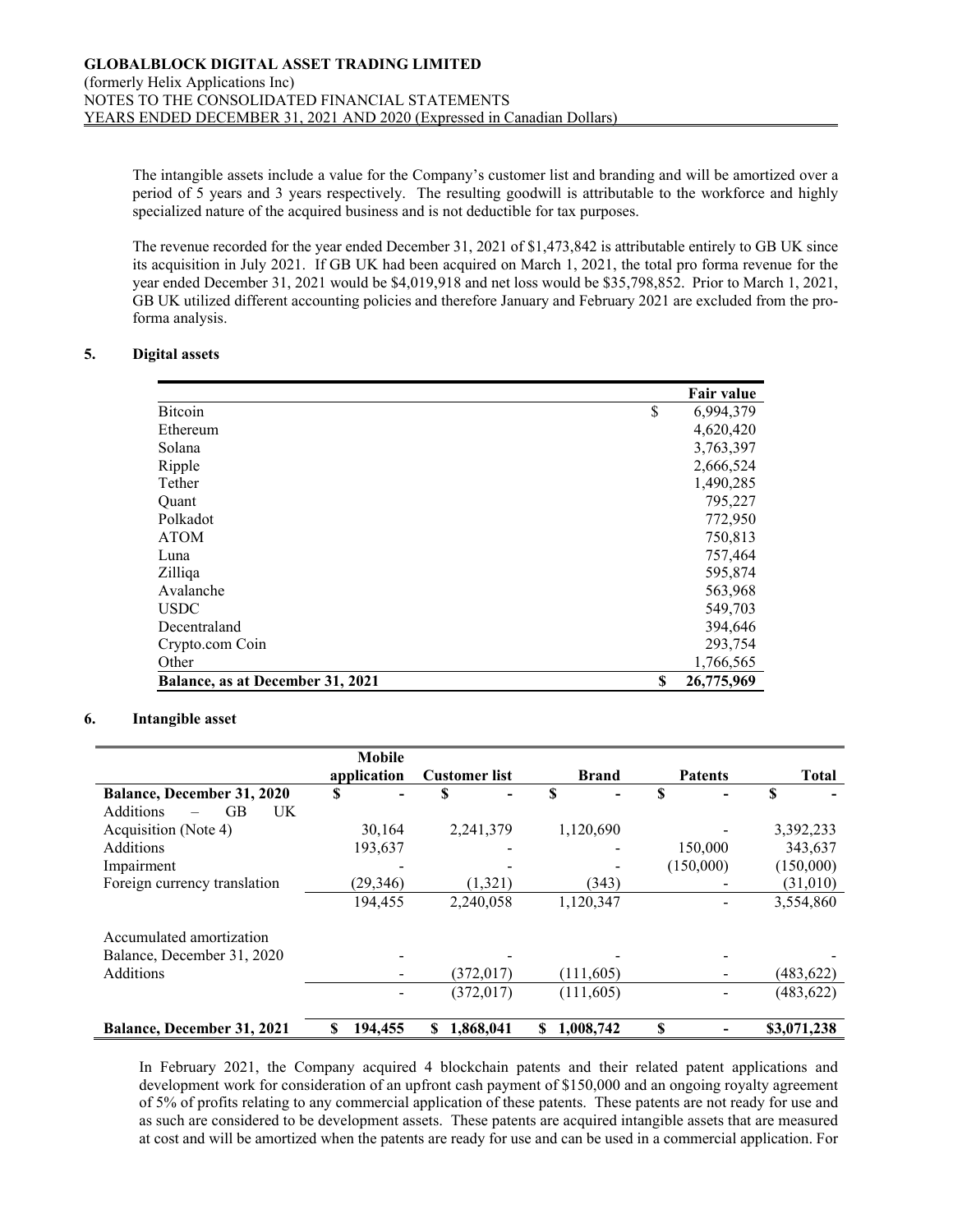the year ended December 31, 2021, the Company recorded a write-down of \$150,000 against this asset due to uncertainty on the future timing and application of these patents.

In connection with the Acquisition of GB UK (Note 4), the Company recognized an in-development mobile application which the Company values using the historical costs of development and will be amortized when the mobile application is ready for use and can be used in a commercial application.

## **7. Accounts payable and other current liabilities**

|                                                  | December 31, 2021 |         | <b>December 31, 2020</b> |
|--------------------------------------------------|-------------------|---------|--------------------------|
| Accounts payable, accrued liabilities $\&$ other |                   | 491,550 | 71,305                   |
| Corporate income tax payable                     |                   | 125,702 |                          |
| Wages and salaries payable                       |                   | 261,000 |                          |
| Total                                            |                   | 878,252 | '1.305                   |

## **8. Client deposits liability**

|                                  | Fair value      |
|----------------------------------|-----------------|
| <b>Bitcoin</b>                   | \$<br>6,808,773 |
| Ethereum                         | 4,609,784       |
| British pounds                   | 4,234,000       |
| Solana                           | 3,759,155       |
| Ripple                           | 2,664,839       |
| <b>US Dollar</b>                 | 912,391         |
| Quant                            | 795,234         |
| Polkadot                         | 772,879         |
| <b>ATOM</b>                      | 744,820         |
| Zilliqa                          | 595,043         |
| Avalanche                        | 560,084         |
| <b>USDC</b>                      | 547,313         |
| Luna                             | 404,879         |
| Decentraland                     | 394,489         |
| Other                            | 2,773,062       |
| Balance, as at December 31, 2021 | \$30,576,745    |

### **9. Shareholders' equity**

### *(a) Share capital*

#### *Authorized*

Unlimited number of common shares with no par value Unlimited number of preferred shares with no par value, non-voting

### *Share Cancellation*

In February 2020, the Company cancelled 14,594,594 common shares with approval of the TSX Venture Exchange and in accordance with the terms of the Escrow Agreement - Surplus Securities entered in connection with the Change of Business of the Company that was completed on October 30, 2018 (the "COB"). The common shares that were cancelled had a grant date fair value of \$0.68 per share and represented approximately 85% of the common shares issued to shareholders of BlockCoBuilders Inc. in connection with the acquisition of that company under the COB.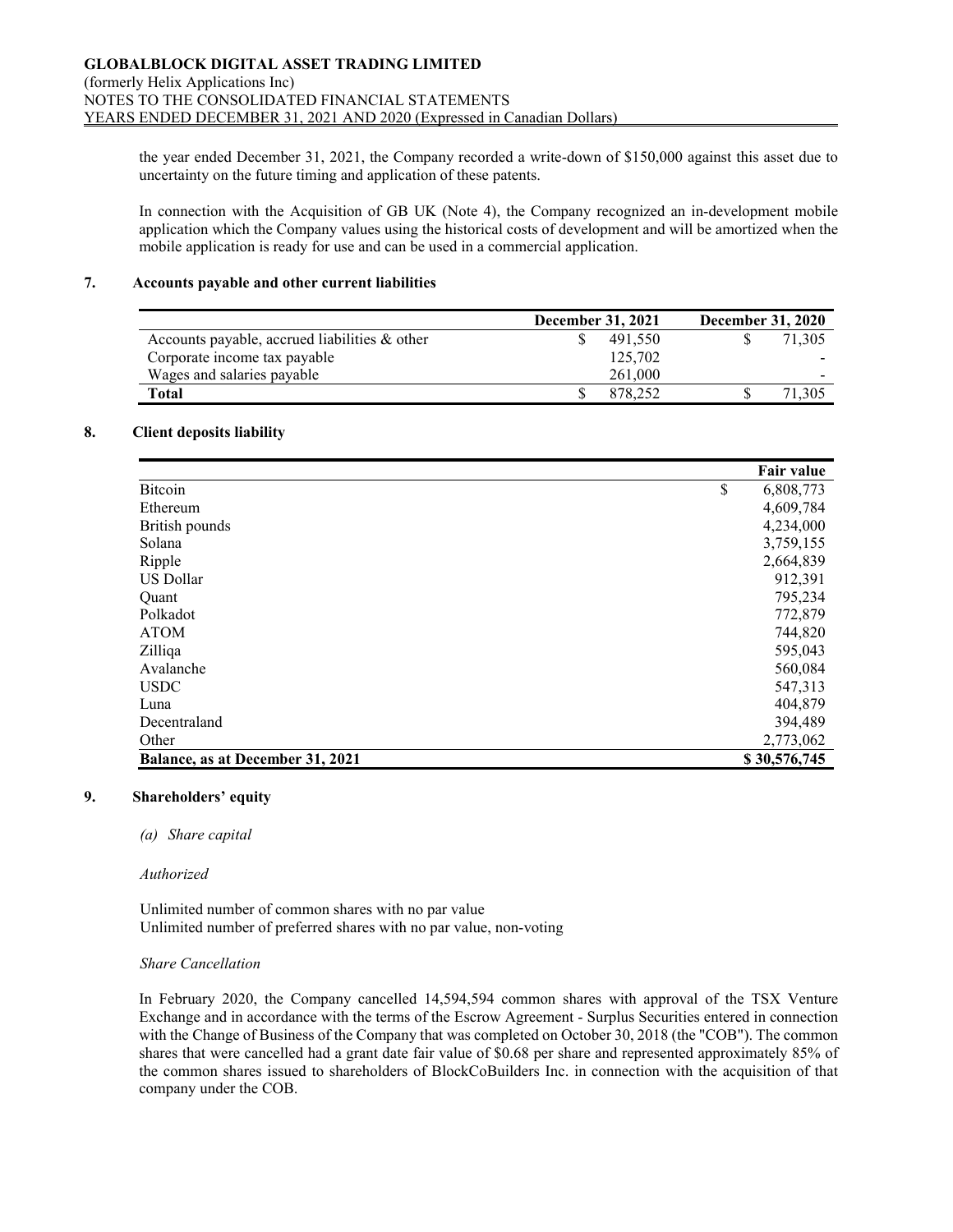### *Option exercises*

In March 2021, the Company issued 200,000 common shares pursuant to the exercise of stock options at a price of \$0.165 for proceeds of \$33,000; a reallocation of reserves of \$29,535 to share capital was recorded in connection with the exercise of these options.

In July 2021, the Company issued 300,000 common shares pursuant to the exercise of stock options at a price of \$0.085 for proceeds of \$25,500; a reallocation of reserves of \$26,209 to share capital was recorded in connection with the exercise of these options.

### *Private placement*

In April 2021, the Company completed a private placement of 2,000,000 common shares at a price of \$1.50 for gross proceeds of \$3,000,000. In connection with this financing, the Company paid a 7% cash finders fee and other share issuance costs totalling \$238,310, and issued a finder's option to acquire up to 140,000 common shares of the Company with an exercise price of \$1.50 and a term of 24 months. The fair value of these agent's options, being \$85,215, was determined using Black-Scholes option pricing model with the following assumptions: volatility of 75%, term of 2 years, expected interest rate of 0.28% and expected dividend yield of 0%.

# *GlobalBlock UK Acquisition*

In July 2021, the Company issued 48,450,000 common shares to the owners of GlobalBlock UK in exchange for 100% of their shares of GlobalBlock UK (Note 4). These common shares were valued at \$39,729,000, being \$0.82 per share. In connection with this Acquisition, the Company issued 2,550,000 shares as a Finders' Fee (Note 4) valued at \$2,091,000.

### *Stock options*

Under the Rolling Stock Option Plan, the Company is able to grant options, the aggregate number of which shall not exceed 10% of the issued share capital of the Company at the time of granting any options (on a non-diluted basis). The options are exercisable for a period of up to five years from the date of grant, as determined by the Board of Directors, and the exercise price cannot be less than the price permitted by any stock exchange on which shares are then listed. The Board of Directors determines the time at which any options may vest.

A summary of the Company's stock option activity is as follows:

|                                  | Number of      | Weighted average      |
|----------------------------------|----------------|-----------------------|
|                                  | <b>Options</b> | <b>Exercise Price</b> |
| Balance, as at December 31, 2020 | 1,625,525      | 0.56                  |
| Granted                          | 3,330,000      | 0.832                 |
| Exercised                        | (500,000)      | 0.12                  |
| Expired                          | (175,000)      | 0.95                  |
| Balance, as at December 31, 2021 | 4,280,525      | 0.81                  |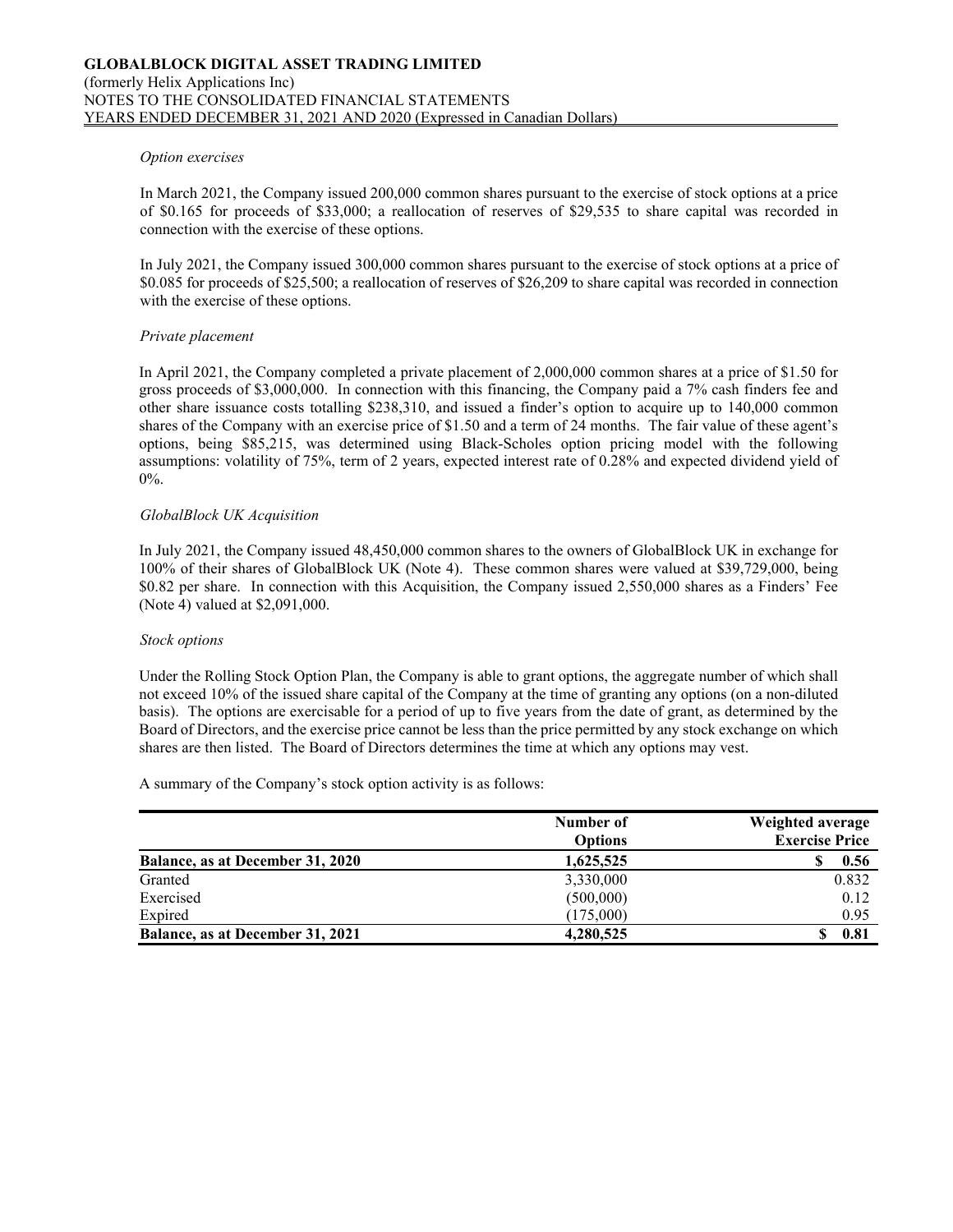| <b>Expiry Date</b> | Number of options<br>Outstanding | <b>Number of options</b><br><b>Exercisable</b> | <b>Exercise Price</b> |
|--------------------|----------------------------------|------------------------------------------------|-----------------------|
| June 5, 2023       | 650,525                          | 650,525                                        | \$0.95                |
| June 13, 2024      | 300,000                          | 300,000                                        | \$0.23                |
| July 22, 2026      | 1,330,000                        | 640,000                                        | \$0.82                |
| August 9, 2026     | 1,000,000                        | $\overline{\phantom{a}}$                       | \$0.95                |
| October 4, 2026    | 500,000                          | $\overline{\phantom{a}}$                       | \$0.75                |
| December 2, 2026   | 500,000                          | $\overline{\phantom{a}}$                       | \$0.71                |
| <b>Total</b>       | 4,280,525                        | 1,590,525                                      |                       |

As at December 31, stock options outstanding are as follows:

Subsequent to December 31, 2021, 250,000 options were cancelled and 250,000 options were granted with an exercise price of \$0.34 and a term of five years.

#### *Share-based payments*

In July 2021, the Company granted 1,330,000 stock options to directors, officers, employees and key consultants of the Company. The options are exercisable at \$0.82 and expire July 22, 2026. The fair value of \$570,950 (\$0.43 per option) was estimated using the Black-Scholes option pricing model with the following assumptions: expected dividend yield of 0%; expected volatility of 75%, a risk-free rate of 0.71% and a weighted average expected life of 3.5 years. The Company recognized \$393,531 of share-based payments expense in connection with the vesting of these options.

In August 2021, the Company granted 1,000,000 stock options to employees of the Company. The options are exercisable at \$0.95 and expire August 9, 2026. The fair value of \$572,067 (\$0.57 per option) was estimated using the Black-Scholes option pricing model with the following assumptions: expected dividend yield of 0%; expected volatility of 75%; a risk-free rate of 0.71% and an expected life of 4.3 years. The Company recognized \$136,226 of share-based payments expense in connection with the vesting of these options.

In October 2021, the Company granted 500,000 stock options to an employee of the Company. The options are exercisable at \$0.75 and expire October 4, 2026. The fair value of \$207,213 (\$0.41 per option) was estimated using the Black-Scholes option pricing model with the following assumptions: expected dividend yield of 0%; expected volatility of 75%; a risk-free rate of 0.96% and an expected life of 4.0 years. The Company recognized \$25,000 of share-based payments expense in connection with the vesting of these options.

In December 2021, the Company granted 500,000 stock options to employees of the Company, of which 250,000 were forfeited in 2022 prior to vesting. The options are exercisable at \$0.71 and expire December 2, 2026. The fair value of the remaining 250,000 options was \$97,424 (\$0.39 per option) was estimated using the Black-Scholes option pricing model with the following assumptions: expected dividend yield of 0%; expected volatility of 75%; a risk-free rate of 1.27% and an expected life of 4.0 years. The Company recognized \$2,770 of sharebased payments expense in connection with the vesting of these options.

### *Agent's options*

In connection with the Company's private placement in April 2021, the Company issued 140,000 agent's options with an exercise price of \$1.50 and expiring April 1, 2023, which as described above, were recorded at a fair value of \$85,215 using the following Black-Scholes assumptions: volatility of 75%, term of 2 years, expected interest rate of 0.28% and expected dividend yield of 0%.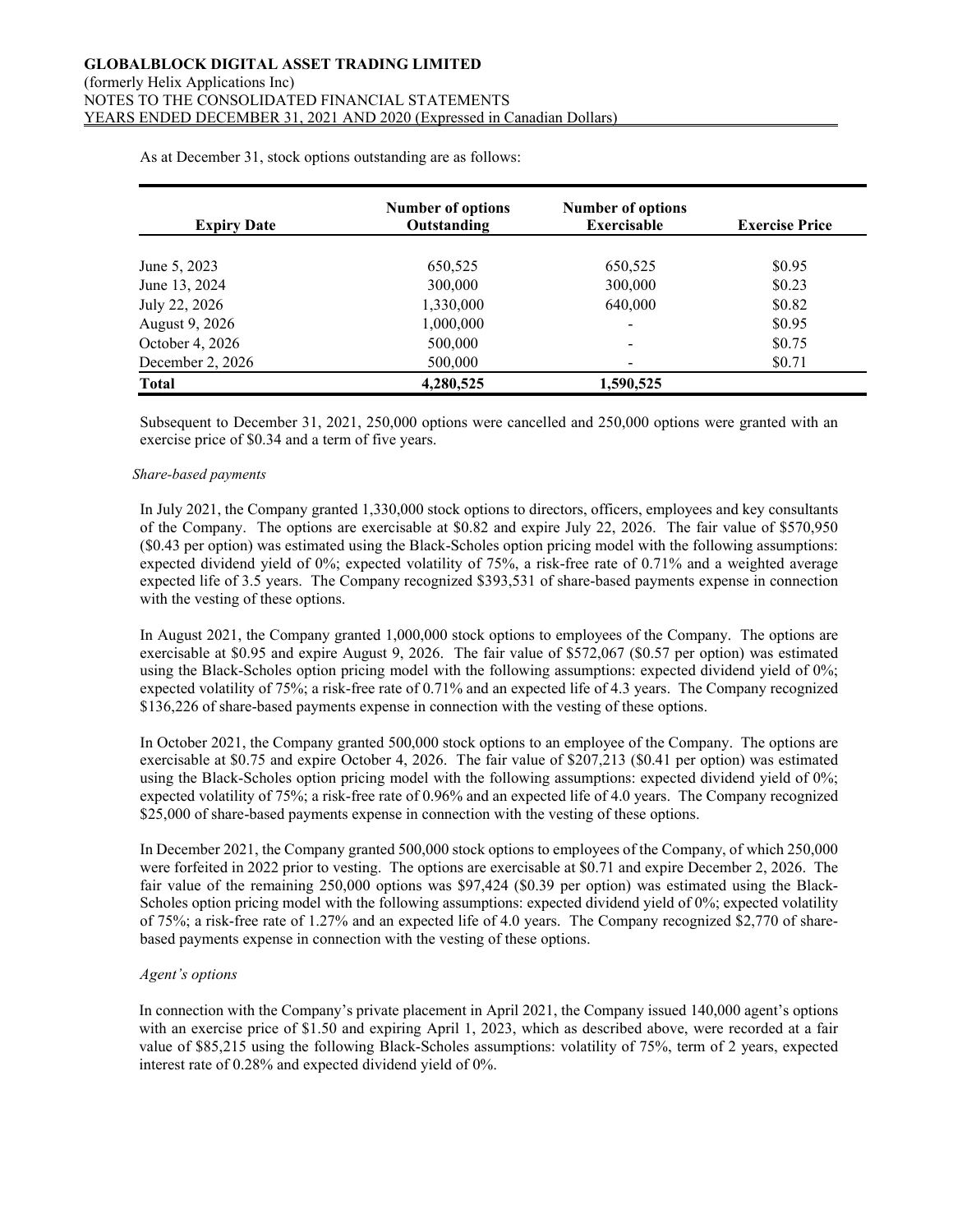A summary of the Company's agent's options activity is as follows:

|                                        | <b>Number</b> | Weighted<br>average<br>exercise |  |
|----------------------------------------|---------------|---------------------------------|--|
|                                        | of Options    | Price                           |  |
| <b>Balance as at December 31, 2020</b> | -             | -                               |  |
| Agent's options issued                 | 140,000       | 1.50                            |  |
| <b>Balance as at December 31, 2021</b> | 140,000       | 1.50                            |  |

### **10. Related party transactions and balances**

The amounts in the table below are amounts recognized as expense related to directors and senior officers identified as key management personnel by the Company, which includes the directors, CEO, CFO, COO and T. Bullman, K. Thompson and P. Bullman. The following table is for the year ended December 31, 2021 and 2020:

| 2021                                           |               | 2020    |  |  |
|------------------------------------------------|---------------|---------|--|--|
| Paid to the Company's CEO                      | \$<br>159,108 | 143,456 |  |  |
| Paid to the Company's COO                      | 61,812        |         |  |  |
| Paid to a company controlled by the CFO        | 159,375       | 7,500   |  |  |
| Paid to the Company's former CFO               |               | 100,000 |  |  |
| Paid to the Company's former executive         |               |         |  |  |
| chairman                                       |               | 100,000 |  |  |
| Paid to key management of GB UK                | 185,436       |         |  |  |
| Paid to non-executive directors                | 59,250        | 50,000  |  |  |
| Paid to a law firm which has a former director |               |         |  |  |
| as a partner                                   | 69,240        | 25,895  |  |  |
| Rent paid to a company controlled by officers  |               |         |  |  |
| of the Company                                 | 98,899        |         |  |  |
| Share-based compensation                       | 320,335       | 147,730 |  |  |

As at December 31, 2021, \$130,779 (2020 - \$66,922) was due to related parties and included in accounts payable and accrued liabilities.

# **11. Capital management**

The Company's objectives when managing capital are to:

- (i) maintain a flexible capital structure which optimizes the cost of capital at acceptable risk;
- (ii) support any expansion plans.

In the management of capital, the Company includes shareholders' equity.

The Company manages its capital structure and makes adjustments when the economic and risk conditions of the underlying assets require change. In order to maintain or adjust the capital structure, the Company may issue new shares, issue new debt, and/or issue new debt to refinance existing debt.

In order to facilitate the management of its capital requirements, the Company prepares annual expenditure budgets that are updated as necessary depending on various factors, including successful capital deployment and general industry conditions.

The Company is not exposed to any externally imposed capital requirements and there were no changes to management's approach to capital management during the years ended December 31, 2021 and 2020.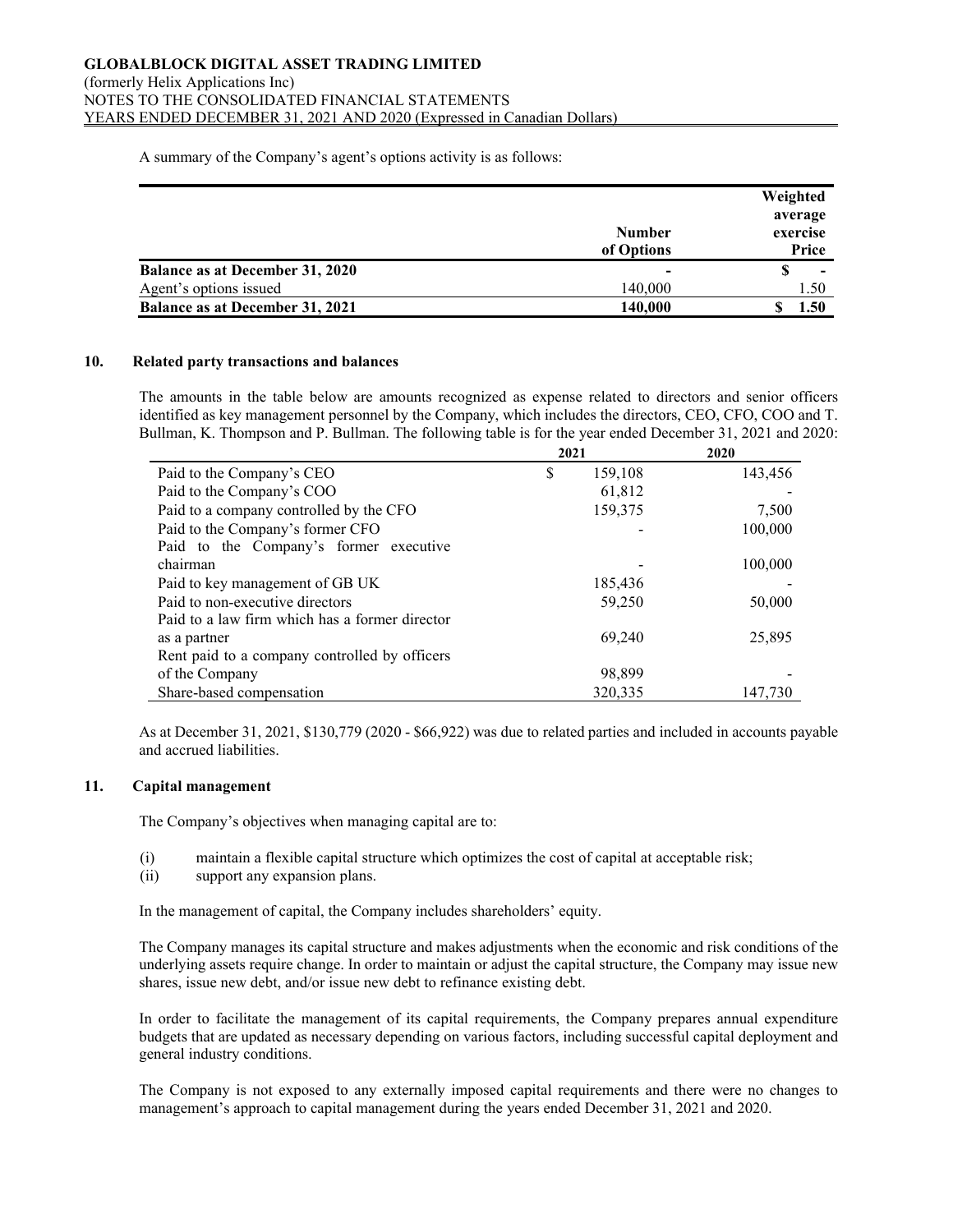### **12. Financial instruments and digital asset risk**

As at December 31, 2021, the Company's financial instruments consist of cash, cash held for clients, receivables, deposits, accounts payable and accrued liabilities and client deposits liability. At December 31, 2021, the carrying values of these instruments approximate their fair values given their short term nature.

The fair values of financial assets and financial liabilities are characterized using a hierarchy as follows:

Level 1 – quoted prices in active markets for identical assets or liabilities; Level 2 – inputs other than quoted prices included in Level 1 that are observable for the asset or liability, either directly (i.e. - as prices) or indirectly (i.e.: derived from prices); and Level 3 – inputs for the asset or liability that are not based on observable market data.

(i) Credit risk

Credit risk is the risk of loss associated with a counterparty's inability to fulfil its payments obligations. The Company's maximum exposure to credit risk at the reporting date is the carrying value of cash and cash on deposit with exchanges and third parties. The Company has no interest bearing debt. The Company manages its credit risk by using reputable financial institutions. Management believes that the credit risk concentration with respect to cash held at banks is remote since all cash is held with financial institutions of reputable credit.

The Company limits its credit risk of digital assets by placing these assets with counterparties on which the Company has performed internal due diligence procedures. The Company's ongoing due diligence procedures including procedures around on-boarding new counterparties which includes review of counterparty AML and KYC policies, review of market information specifically regarding various counterparties' security and solvency risk, and monitoring balance limits for each counterparty, as well as security processes around custodial private keys. The Company believe that these processes limit its exposure to credit risk with respect to its digital assets.

(ii) Interest rate risk

Interest rate risk is the risk that the fair value or future cash flows of a financial instrument will fluctuate because of changes in market interest rates. As at December 31, 2021, the Company is not exposed to any significant interest rate risk.

(iii) Currency risk

Currency risk relates to the risk that the fair values or future cash flows of the Company's financial instruments will fluctuate because of changes in foreign exchange rates. Exchange rate fluctuations affect the portion of brokering fee revenues charged in fiat, and the costs that the Company incurs in its operations.

The majority of the Company's expenditures are incurred in the British pound, the functional currency of GlobalBlock UK. GlobalBlock UK most significant denomination of revenue is the British pound, however, it also collects revenue in US dollars, Euro and numerous digital assets. For the Canadian parent, GBDAT, the majority of expenses are incurred in Canadian dollars, which is also the currency in which the Company has historically raised capital and is the functional currency of the entity. While transactions in foreign currencies, and the fluctuation of foreign currencies to each entity's respective functional currency will impact the profitability of the Company, the Company seeks to minimize exposure to currency risk by ensuring revenues and expenses are in the same currency as much as possible.

As of December 31, 2021, the Company's is exposed to USD foreign exchange risk through the financial assets and liabilities denominated in USD with regards to the Company's subsidiary, GB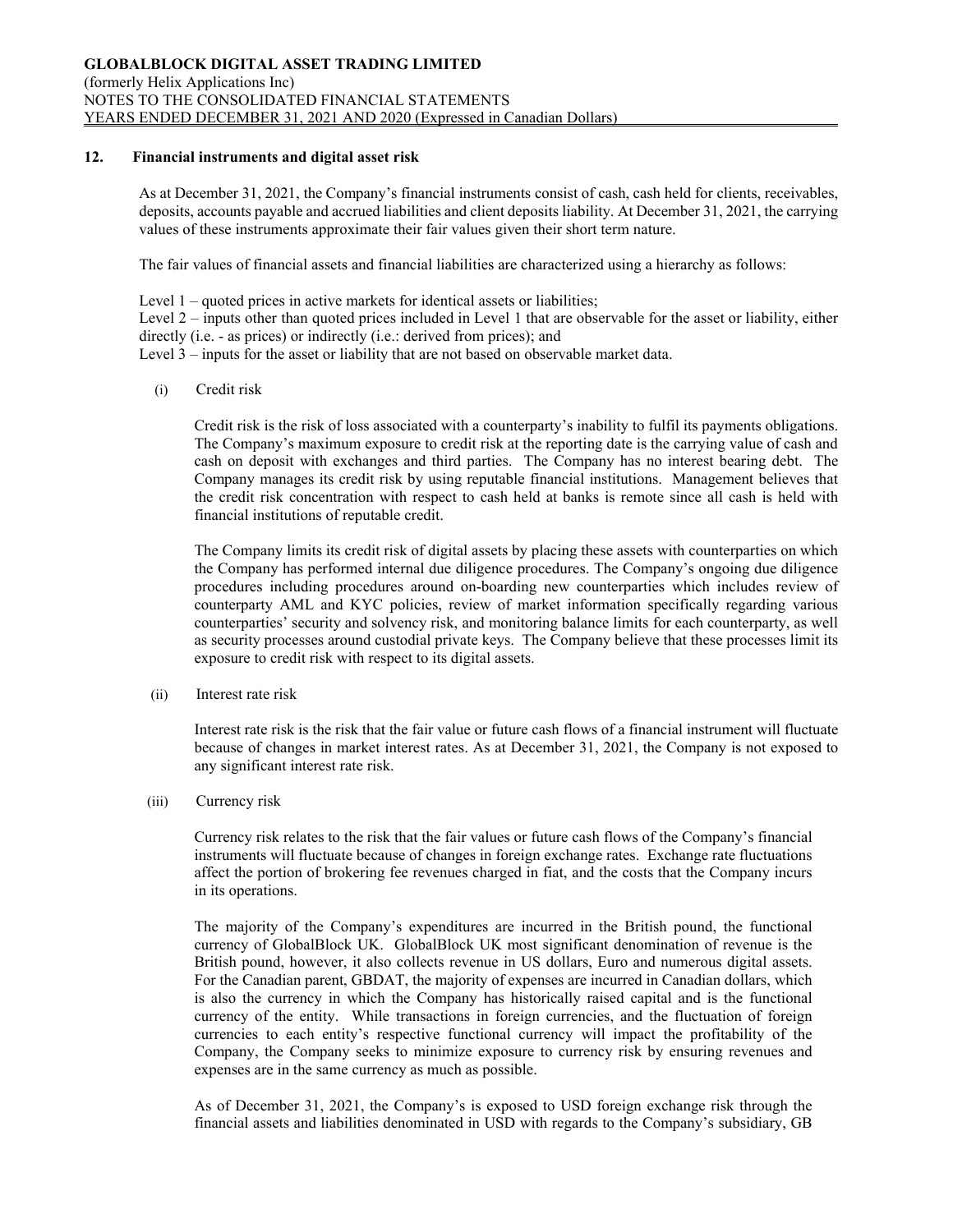UK. The net monetary position in USD by GB UK as at December 31, 2021 is US\$2,361,142 and a 10% change in the foreign exchange rate would cause a \$300,000 change in Company's net income before taxes.

### (iv) Liquidity risk

Liquidity risk is the risk that the Company will not be able to meet its obligations as they become due. The Company manages liquidity risk by maintaining cash balances to ensure that it is able to meet its short and long term obligations as and when they fall due. The Company manages cash projections centrally and regularly updates projections for changes in business forecasts and fluctuations caused by changes in digital asset prices and foreign exchange rates. All of the Company's liabilities are short term in nature and mature within 30 days of December 31, 2021.

## (v) Digital asset risk

Digital asset prices are affected by various forces including global supply and demand, interest rates, exchange rates, inflation or deflation and global political and economic conditions, as well as general public sentiment. The Company maintains an investment in digital assets as a result of earning revenues denominated in cryptocurrencies which may be subject to significant changes in value and therefore exposed to market risk with the fluctuation in market prices, and in addition, the profitability of the Company is directly related to current and future demand for digital assets. The Company monitors this risk on a daily, weekly and monthly basis to make informed decisions on the degree of exposure the Company has to the volatility of the digital asset market.

### (vi) Counterparty risk

The Company holds customers' digital assets through self custody solutions, Company accounts with crypto asset exchanges and counterparties, and custodians. The Company's custody strategy is designed to support liquidity and efficient trading by ensuring digital assets are readily available to deploy in client requested trades, while ensuring the digital assets are also safeguarded against theft, hacks or security breaches. The Company continuously monitors its cash and digital asset balances maintained with its various counterparties, as well as monitors the counterparties themselves, evaluating their systems, controls, public disclosures, insurance, reputation and liquidity processes. Based on the Company's ongoing diligence of the counterparties, and the available digital assets that can be held, the Company prioritizes holding digital assets at counterparties with external evaluation of their controls (such as SOC reports), self custody cold storage solutions and counterparties which may offer insurance coverage in certain circumstances.

Digital assets are controllable by the possessor of both the unique public key and private key relating to the local or online digital wallet in which the digital assets are held. The networks require a public key relating to a digital wallet to be published when used in a spending transaction and, if private keys are lost or destroyed, this could prevent trading of the corresponding digital asset. Security breaches, computer malware, and computer hacking attacks have been a prevalent concern in the digital asset exchange markets. The Company has committed to securely store all digital assets it holds on behalf of its users and as such the Company may be liable to its users for losses arising from the theft or loss of user private keys. The Company has no reason to believe it will incur any expense associated with such potential liability because i) it has no known or historical experience of claims to use as a basis of measurement ii) it accounts for and continually verifies the amount of digital assets within its control and iii) it has established security around custodial private keys to minimize the risk of theft or loss.

### (vii) Permits and licenses

Certain operations of the Company and its operating subsidiaries, GlobalBlock UK and GlobalBlock Europe, require licenses and permits from various governmental authorities. GlobalBlock UK operated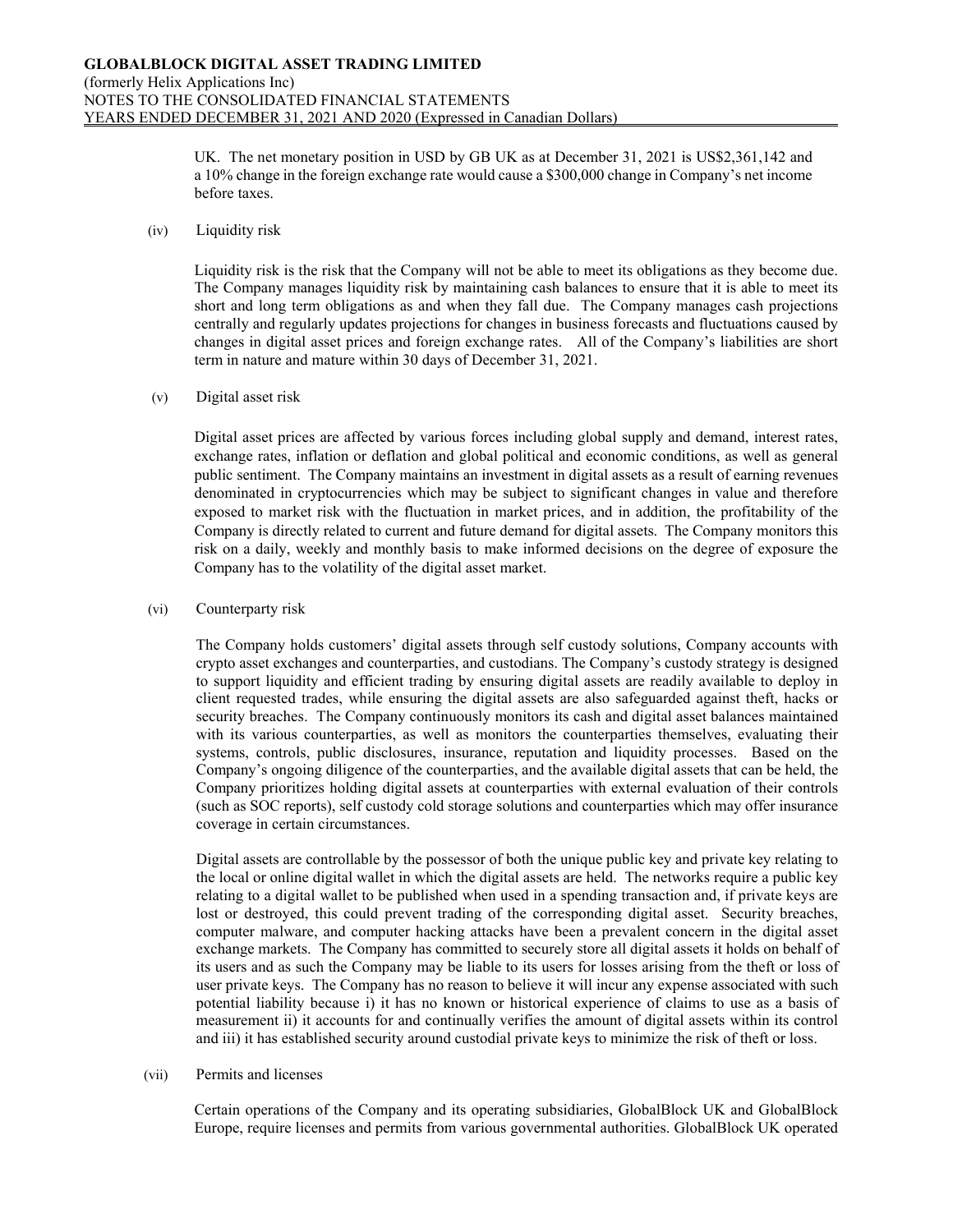as a digital asset broker in the United Kingdom under the consent of the Financial Conduct Authority in the United Kingdom until May 25, 2022. GlobalBlock Europe was incorporated for the purpose of transitioning the digital asset broker business to Lithuania and becoming a European based Virtual Asset Service Provider (being a virtual currency depository wallet operator and virtual currency exchange operator). While this transition occurred on May 25, 2022, GlobalBlock Europe is not a licensed financial services provider and is not supervised by the Bank of Lithuania. GlobalBlock Europe, UAB is supervised by the Financial Crime Investigation Service under the Ministry of Interior of the Republic of Lithuania within the scope of the Law on Prevention of Money Laundering and Terrorist Financing of the Republic of Lithuania and other legislation stemming thereof.

Failure or delays in obtaining necessary approvals for licenses and permits, could have a materially adverse effect on the Company's financial condition and result of operations. Should the Company seek to expand its business, it will need to comply with the laws and regulations of each jurisdiction in which it carries on such business. There is no assurance that the Company (through its operating subsidiaries) will be able to comply with the laws and regulations of each jurisdiction in which it seeks to expand.

## **13. Impairment of goodwill**

The Company recorded a balance of goodwill of \$37,324,722 (2020 - \$nil) consisting of goodwill on the acquisition of its wholly owned subsidiary GB UK acquired in July 2021 (Note 4), which is considered to be a single cash generating unit. Management assesses at the end of each reporting period whether there is any indication from external and internal sources of information, that an asset may be impairment. Management performs its assessment of possible impairment to its goodwill as a single identifiable cash generating unit. During the year ended December 31, 2021 management resolved that impairment indicators exist.

Due to the volatility in the price of cryptocurrencies, including Bitcoin and Ethereum, volatility in client demand, the movement of operations to Lithuania (Note 16), changes in the Company's expected service offerings and macro economic conditions including the increase in inflation and war, impairment analysis was completed on the Company's goodwill.

As of December 31, 2021, the Company performed an impairment test on the goodwill using the value in use method. The key assumptions incorporated greater uncertainty in the future cash flows related volatility in overall cryptocurrency market, timelines and scope for implementation and launch of future service offerings where revenue will grow at an average rate of 24% annually over the next five years, inflation rates to costs of 5%-8% and a pre-tax discount rate of 23.3%, resulting in an impairment charge of \$30,995,130.

### **14. Income taxes**

|                                                              | 2021                 | 2020       |
|--------------------------------------------------------------|----------------------|------------|
| Net loss for the year                                        | (36, 155, 525)<br>S. | (625, 039) |
| Expected income tax (recovery)                               | (9,707,000)          | (166,000)  |
| Change in statutory, foreign tax, foreign exchange and other | 2,553,000            | 68,000     |
| Permanent differences                                        | 6,769,000            | 35,000     |
| Share issue cost                                             | (63,000)             |            |
| Adjustment to prior year provision                           | (1,194,000)          | (313,000)  |
| Change in unrecognized deductible temporary differences      | 2,116,650            | 228,000    |
| Total deferred income tax recovery                           | 474,650              |            |